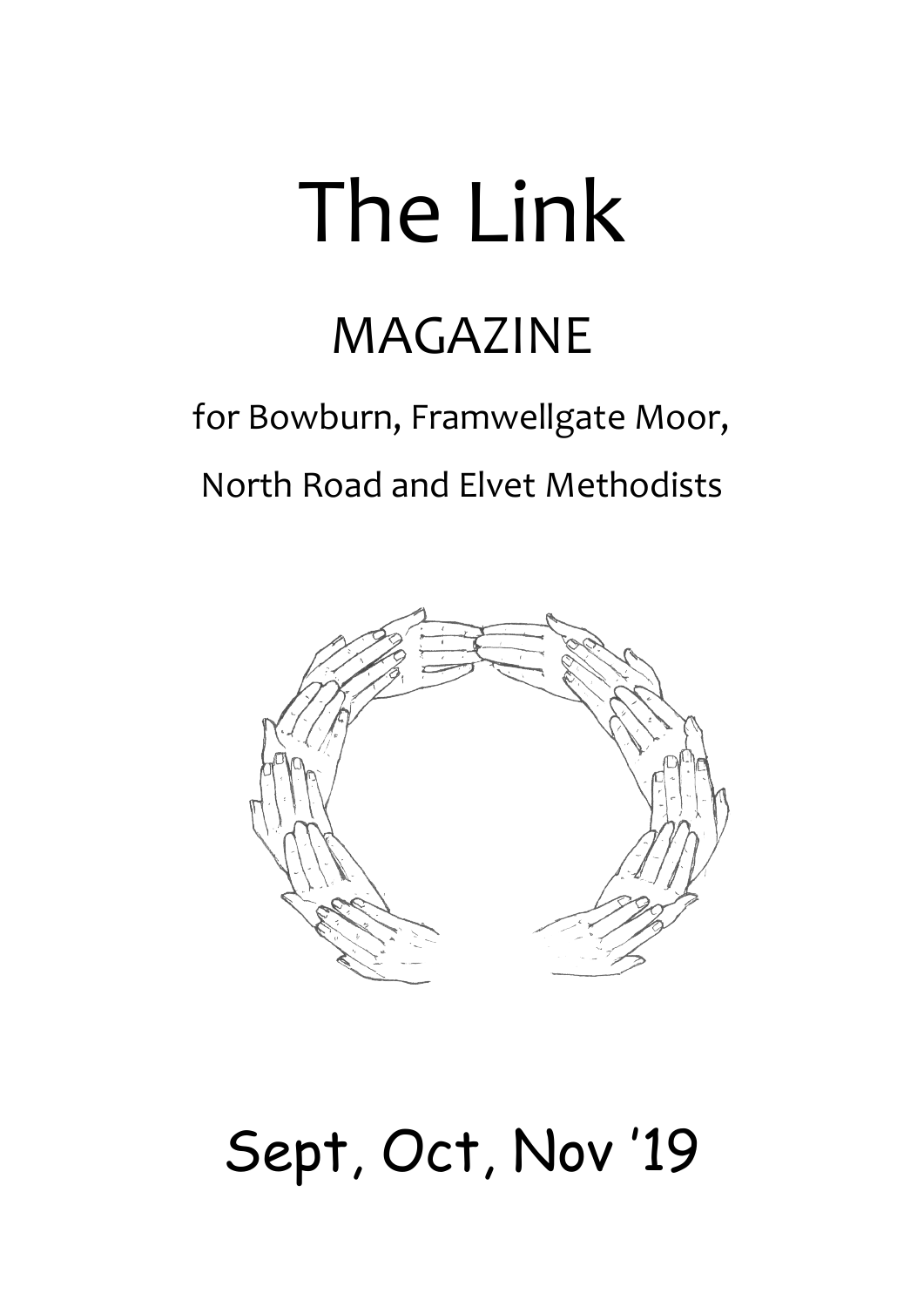## *A letter from our Minister*

## *Dear Friends ,*

It's the 2020 Olympics next year and already the athletes have been in training for it, eating well, mixing exercise with rest, training their bodies ready for the event of a lifetime.

What's more, "The Olympic symbol expresses the activity of the Olympic Movement and represents the union of the five continents and the meeting of athletes from throughout the world at the Olympic Games." (Olympic Charter, Rule 8)



As with the Olympic movement we have a Methodist momentum towards growth and change. We have four rings of sorts, or areas of focus; these being worship, learning and caring, service and evangelism. I have added the question mark, to make the fifth ring.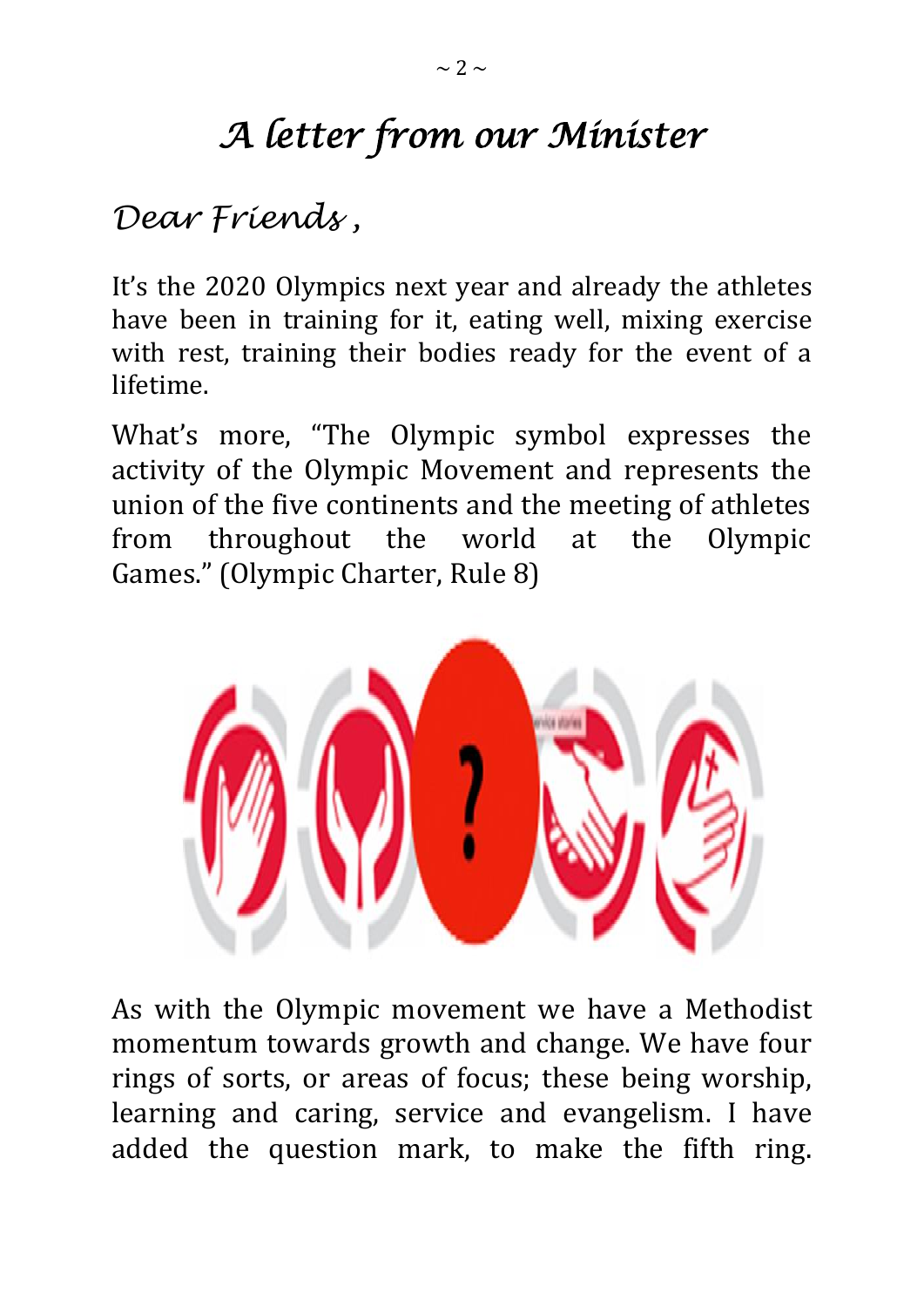because, as with the Olympic Games, Our Calling asks something of us To step up to a line, to brace ourselves for the activity to come and go, working hard on these areas for the flourishing of our church, and the advancement of the Kingdom Of God.

But we do not need to be elite athletes for this task that God and the church are calling us to. We don't need to train all the hours God sends. However, we do need to be faithful to the Holy Spirit's leading, we do need to respond to God's call on our lives, we do need to put our own agenda to one side and seek God's call for us as disciples and Methodists.

What will our church look like in 2020, when the Olympic Games come around again? What will you or I look like in our journey of faith? That's down to a decision, a choice, your decision, your choice, to take up the challenge or not.

"Therefore, since we are surrounded by such a great cloud of witnesses, let us throw off everything that hinders and the sin that so easily entangles. And let us run with perseverance the race marked out for us, fixing our eyes on Jesus, the pioneer and perfecter of faith. For the joy set before him he endured the cross, scorning its shame, and sat down at the right hand of the throne of God. Consider him who endured such opposition from sinners, so that you will not grow weary and lose heart."

Hebrews 12:1-3

*God bless Rev. Andy Longe*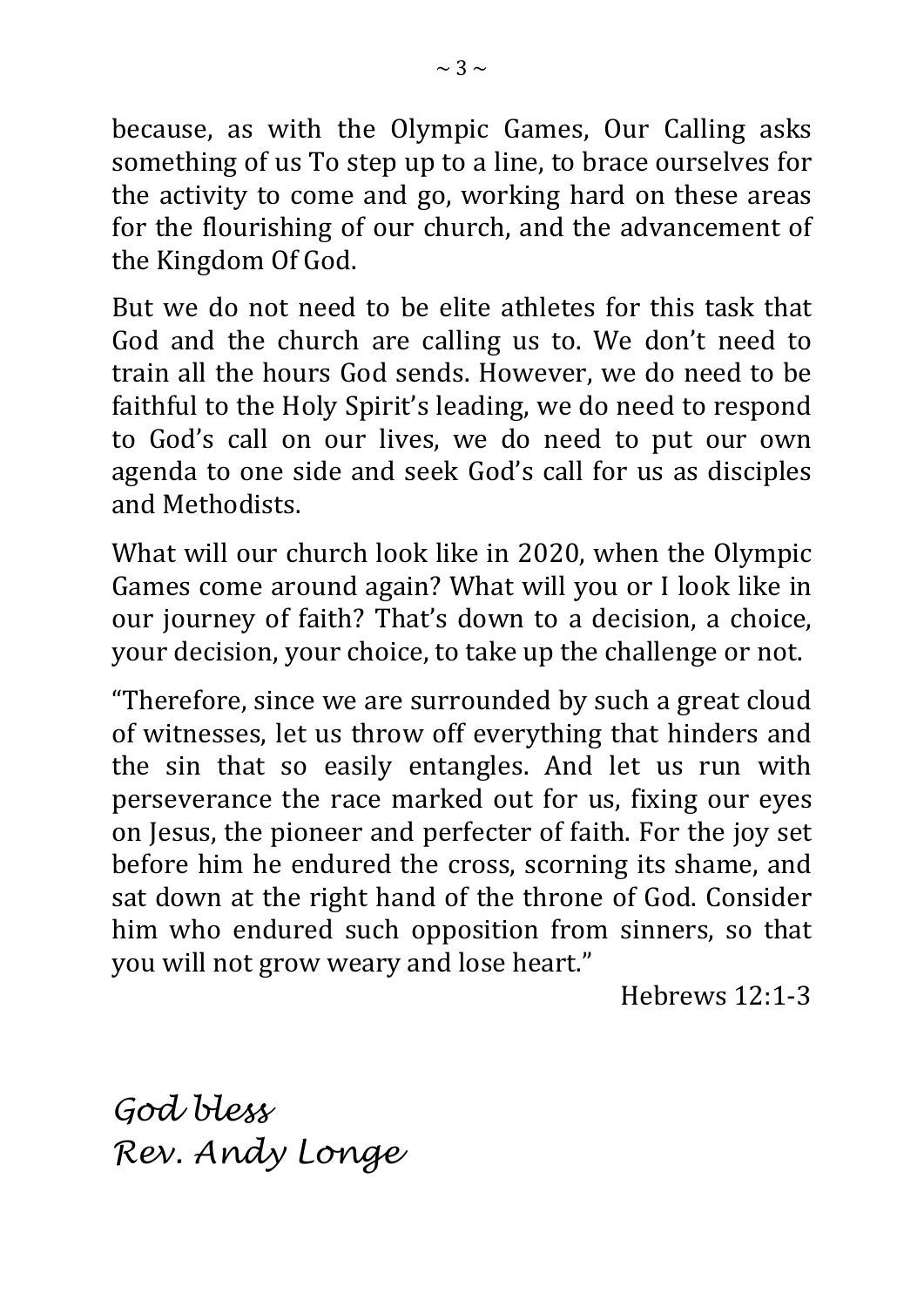## WORSHIP IN SEPTEMBER

Remember that we are celebrating Bible Month in September. The Bible book we will be studying is Colossians.

## **Bowburn**

- 1st **9.45 a.m. At Sherburn Hill**
- 8th **10.00 a.m. At Pittington**
- 15th 10.30 a.m. **At Carrville**
- 22nd 10.30 a.m. Mr Bill Offler
- 29th 10.30 a.m. Holy Communion Revd Andy Longe

## **Elvet**

|     | 1st 10.45 a.m.<br>6.00 p.m.            | Holy Communion - Revd John Squares<br><b>Circuit Service at Pittington</b>                  |
|-----|----------------------------------------|---------------------------------------------------------------------------------------------|
| 8th | 8.30 a.m.<br>$10.45$ a.m.<br>6.00 p.m. | Holy Communion - Revd Chris Humble<br><b>Revd Chris Humble</b><br><b>Revd Colin Jackson</b> |
|     |                                        | 15th 10.45 a.m. Mr John Bell<br>6.00 p.m. Holy Communion - Revd John Squares                |
|     |                                        | 22nd 10.30 a.m. At North Road<br>6.00 p.m. Circuit Service - Discussion/Café style          |
|     |                                        | 29th 10.45 a.m. Harvest Festival – Revd John Squares<br>All-age worship and Parade Service  |
|     |                                        | 6.00 p.m. Readers' Service                                                                  |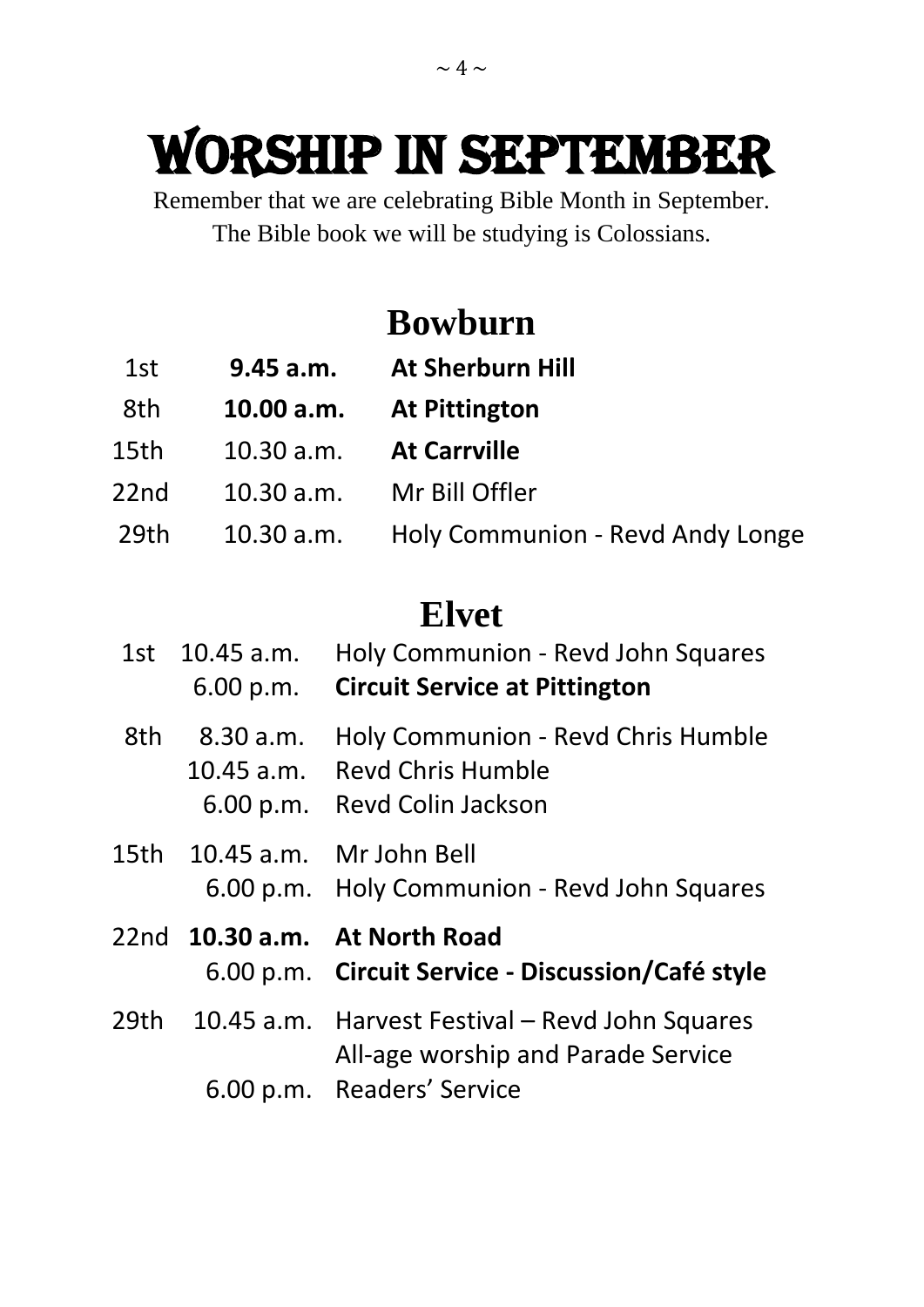## WORSHIP IN SEPTEMBER

Remember that we are celebrating Bible Month in September. The Bible book we will be studying is Colossians.

## **Framwellgate Moor**

- 1st 10.30 a.m. **At Langley Park**
- 8th 10.30 a.m. Mrs Frances Proud
- 15th 10.30 a.m. Harvest Festival Mr John Scott
- 22nd10.30 a.m. **At Langley Park**
- 29th10.30 a.m. **At Witton Gilbert**

## **North Road**

| 1st  | 10.30 a.m. | Deacon Ruth Lackenby    |
|------|------------|-------------------------|
| 8th  | 10.30 a.m. | <b>At Elvet</b>         |
| 15th | 10.30 a.m. | <b>At Elvet</b>         |
| 22nd | 10.30 a.m. | <b>Mr Stuart Lawson</b> |
| 29th | 10.30 a.m. | Deacon Esther Longe     |

*For worship in October and November, please consult the plan or your own church notices.*

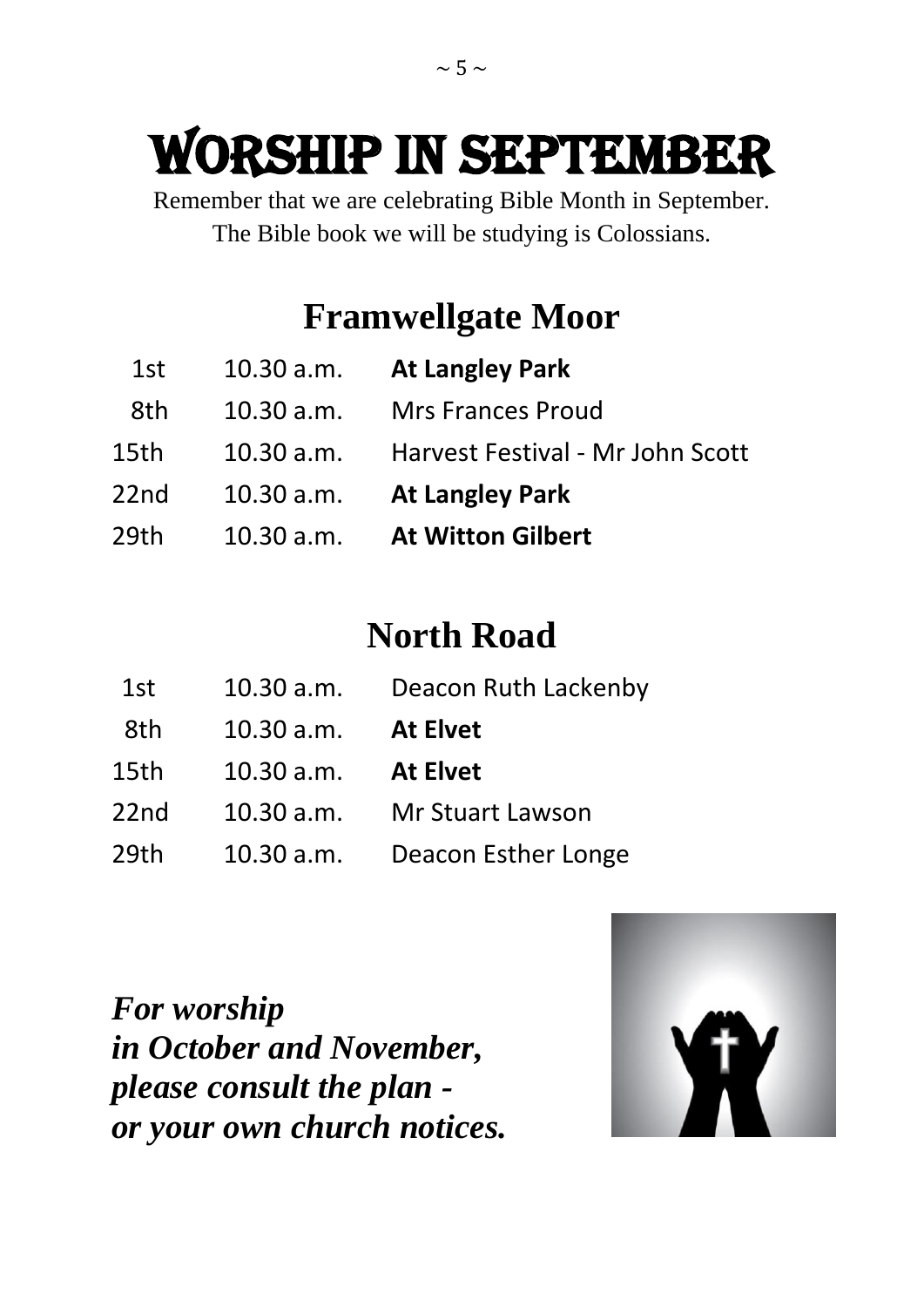## **(Part 2)**



Touring around Sri Lanka for two weeks gives you a very good flavour of the country – we were in the mountains, on the coast, in the towns, villages and markets but wherever we were we felt very welcome. Tourism in this country has developed over the past 10 years – before this there was a civil war going on. Tourism is the second largest income source for the country and alarmingly the greatest source of income is money sent home to Sri Lanka by people working abroad.

Visiting another Global Care project brings you down to earth with regard to the problems that are being addressed in this country. This second Project that we visited, the Positive Women's Network, is involved with helping people who are suffering from HIV/Aids. Sriyani, again took us, this time, to meet Princey – the lady who runs the Centre but who was rushing off to the television studios to record a programme in which she was publicising the work of the centre within the HIV community. Princey is the lead person who was victimised when her husband died of AIDS. Members of the community in which she lived set fire to her house – thankfully she and her two children escaped but were outcasts. Princey had the condition (her husband had contracted it while in France) but her children did not. The Centre educates by encouraging people to get tested and then provides help and support for those with the condition and arranges for them to receive free medication, provided by the Government. The nearby Infectious Diseases Hospital issues medication for those who are registered sufferers.

At present there are 8 women and 4 men living in the Centre and working from here. Princey and her assistant are not paid but get board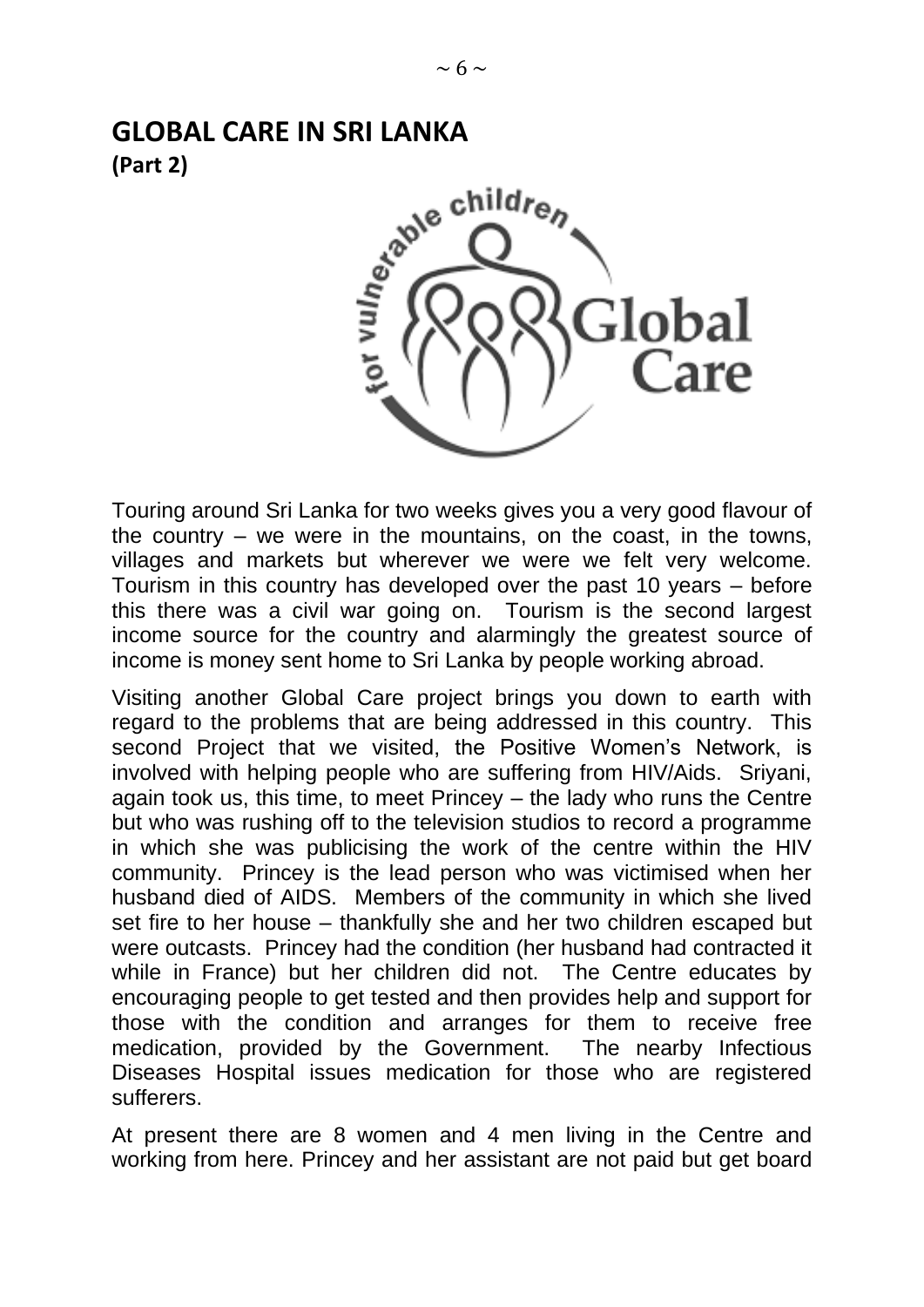and lodgings in the centre. Most of the HIV people who attend the premises have been excluded from their families and communities. 400+ people use the centre for support one way or another each week.

The lease for these premises runs out soon but they have managed to secure a new location which they will take up at the beginning of March. This new property is owned by one of the nurses at the Infectious Diseases Hospital (a lot of local people would not agree to letting their premises for such a cause.)

Education is what really needs to be rolled out across the country and this is why Princey has 'come out' and looks to the media for support. Her main aim is to get education into schools so that the younger generation can be informed of all the facts.

Inspirational people who have suffered at the hands of their fellow human beings who do not understand the facts about HIV/AIDS are making inroads into enlightening the general populace. Princey is now a national figure who regularly goes on television to explain how, nowadays, people can live with AIDS as long as they are registered to receive free medication which is available for all those who have the courage to publicly acknowledge their condition.

Anne Scott



Lord God, through life's difficult path, be with us on our journey and lead us from darkness to the light of Christ. Amen.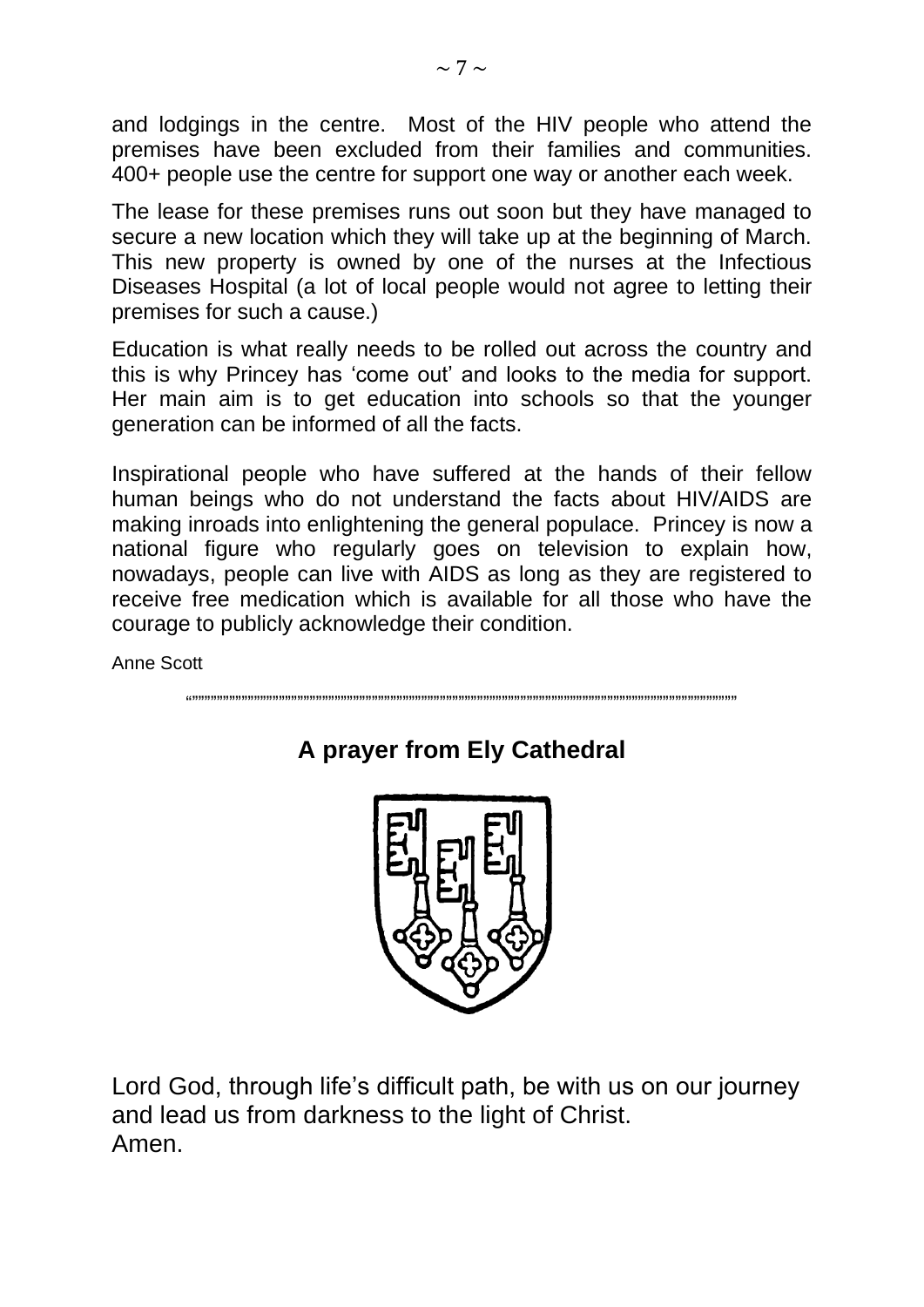#### **Our challenge from Chair of District, Revd Richard Andrew:**

### *Every church growing*

"We cannot direct the wind but we can adjust the sails."

What is God saying to us now? How is God calling us to live in the power of the Spirit?

**~~~~~~~~~~~~~~~~~~~~~**

#### D**IVER***S*ITY **in Worship**

People from all over the Circuit gathered in North Road Church on July 1st to begin the conversation about diversity in worship, a priority identified at Circuit Meeting.

Look out for further meetings and go along and have your say. ~~~~~~~~~~~~~~~~~~

Look out, too, for a report from Revd Dr Stephen Skuce, the Methodist Church's Director of Scholarship, Research and Innovation, and Dr Andrew Orton, Senior Lecturer in Social Sciences at the University of Durham about church growth in the North East.

It seems the following five factors support growth:

- 1. being welcoming, hospitable, and caring as a church community;
- 2. being responsive and actively inclusive of a wider range of people;
- 3. offering accessible, intentional spiritual development opportunities;
- 4. involving participatory and collaborative leadership;
- 5. providing support to enable change and overcome barriers.

These characteristics may seem obvious, so Dr Skuce suggests that we should review *how* we show them.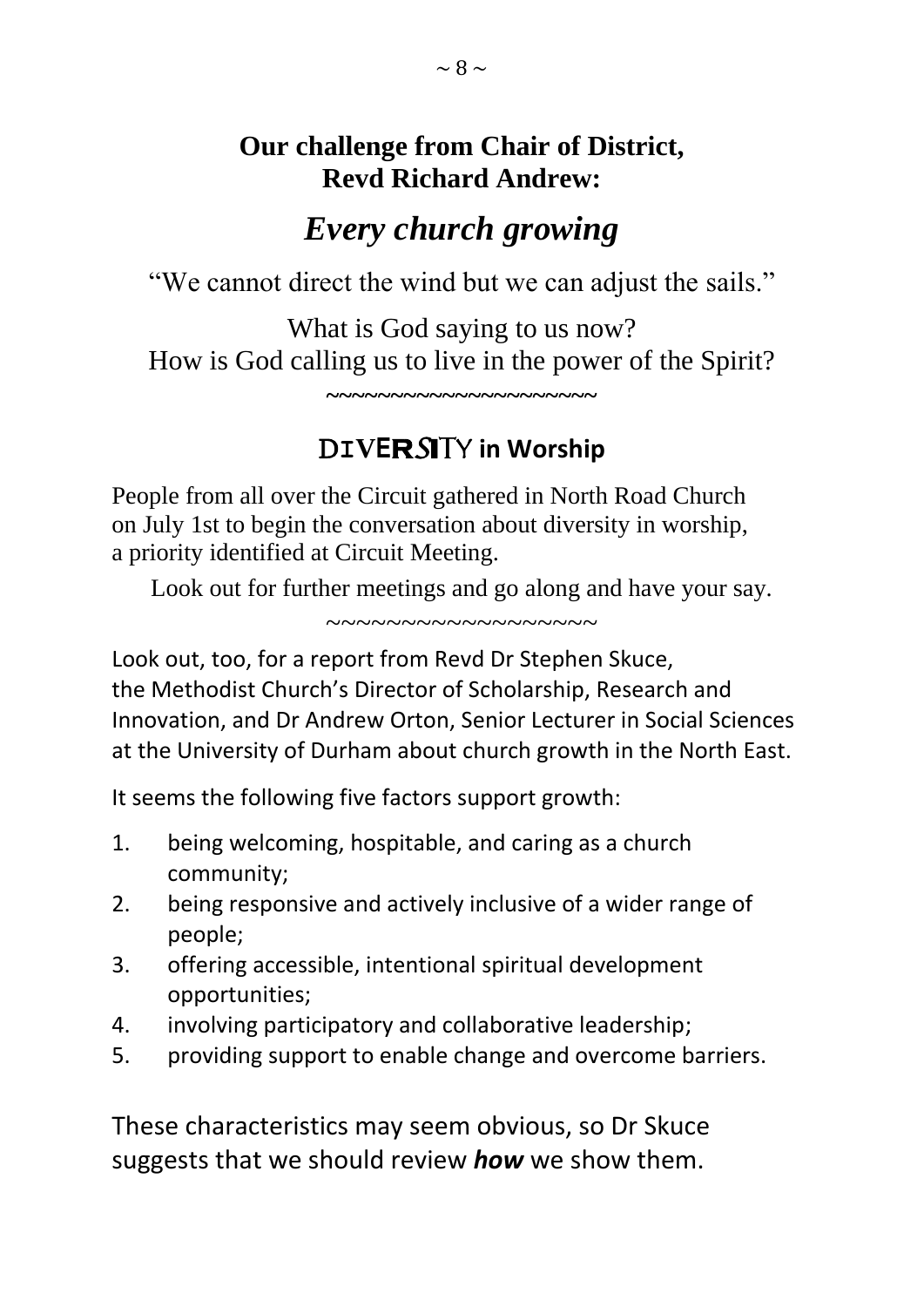

Some readers of "The Link" live in Camsell Court in Framwellgate Moor. No doubt they already know about George Camsell, but I thought others might like to share their knowledge.

George Camsell was born in 1902 and, as a lad, worshipped at Framwellgate Moor Chapel. That is not what he is famous for! It is, however, the reason that I am, for the first time in my life, writing a football story.

Camsell played for Middlesbrough; he holds the club record for goal-scoring (325 league goals in 419 appearances). He also represented his country and achieved 18 goals in his 9 matches for England.

On the memorable Christmas Day of 1926, Camsell put 5 goals in the net in Middlesbrough's match against Manchester City.

When his playing days were over, Camsell joined the Middlesbrough staff. He was the football scout who discovered and encouraged Brian Clough. As well as our own Camsell Court, there is another in Middlesbrough; both are fitting tributes to the local lad who started a distinguished footballing career from a Durham village and a Durham chapel.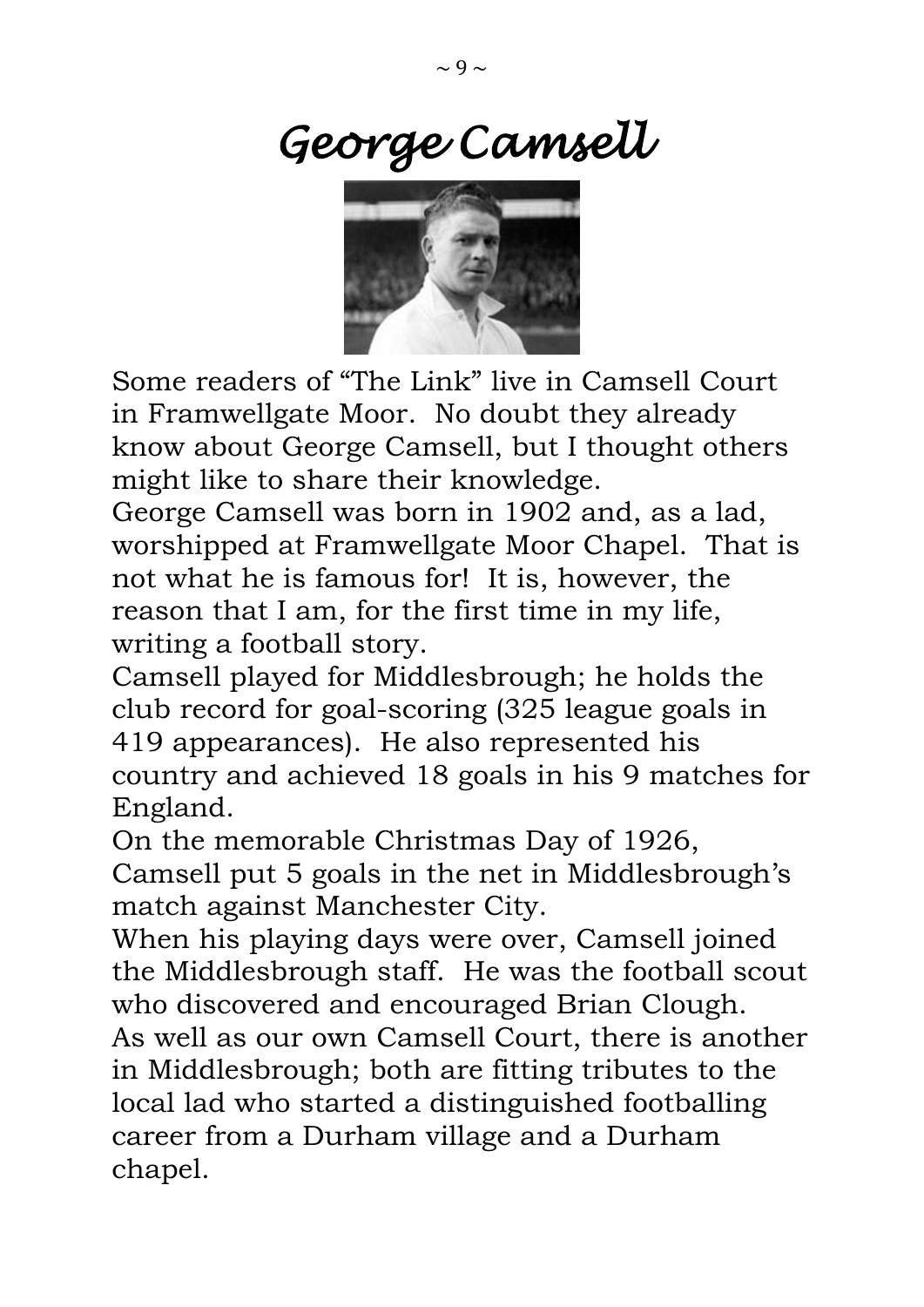

**Join the Link**

## *Dear Friends,*

I was recently at a funeral. Before you start trying to guess where, I can tell you that it was not a Methodist Church. The congregation was the usual mix of believers and agnostics found at these gatherings. I was astonished by the sermon. The preacher astonished me because he preached with none of my preconceptions of what a sermon should be. He examined some of the misunderstandings of our faith by the unchurched: it seems, for example, that many people think that Mary was a Roman Catholic; she was, of course, like Jesus himself, a Jew.

I was unprepared for the preacher's approach and now wish that I had taken notes. What was really heartening for me was that, as strange as I had found the service, at least one person there, a nonchurch-goer, was absolutely thrilled by the sermon - and wished that she heard more like it on the rare occasions when she attends church, presumably for baptisms, marriages and funerals.

We need to find a new way of talking to those who only attend occasionally, so that they will want to attend on a more regular basis.

Blessings.

*Jackie*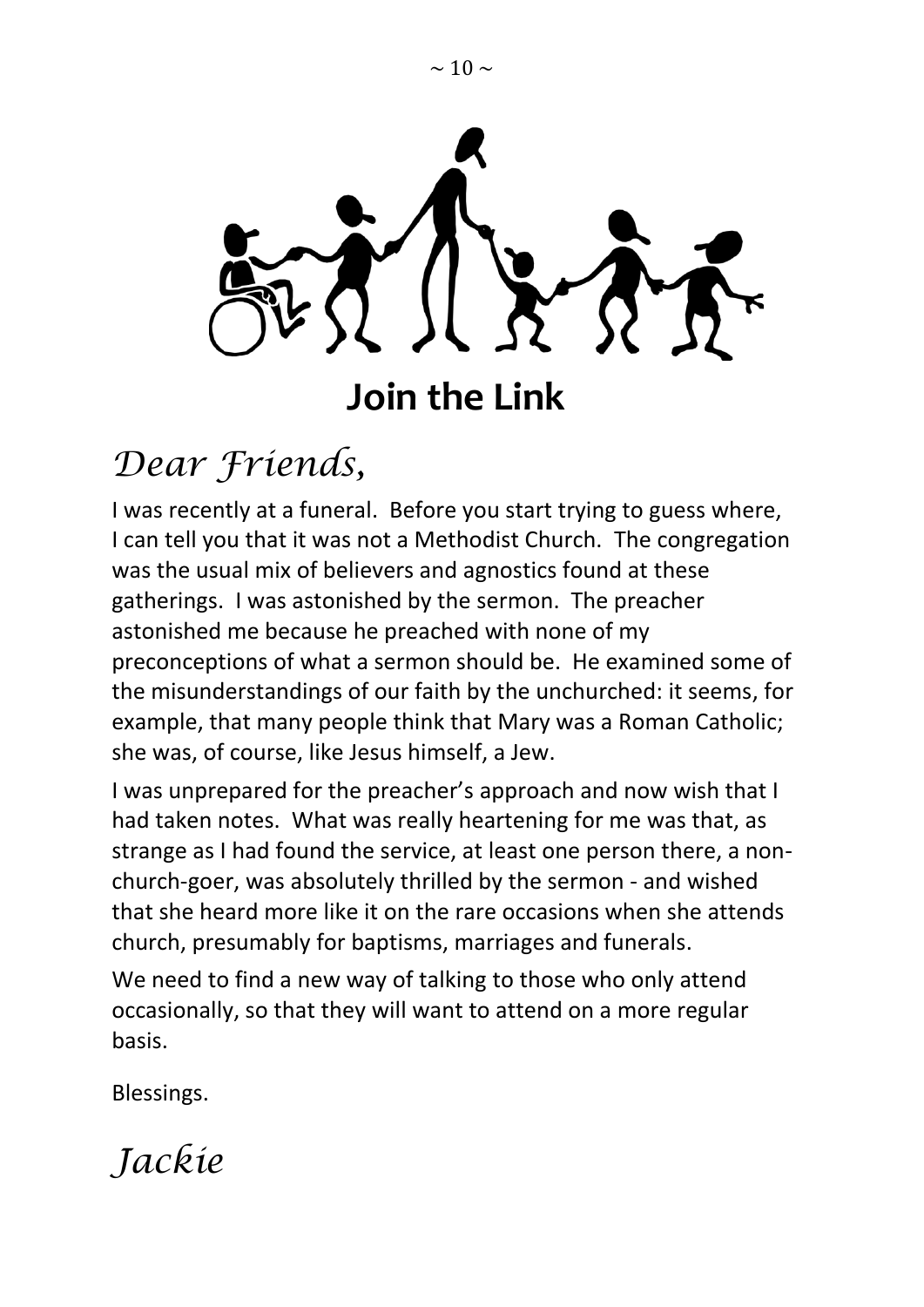#### "Save the Church!" A review of the play by Fraser Logue staged at Elvet on June 22nd

It is Easter Day, 2048. Revd James looks out from Elvet pulpit on a totally empty church. No-one has come; no-one is interested. Sunday after Sunday, the Revd goes along, sermon and service ready, but he has no congregation. Other denominations are faring no better; St Oswald's and St Godric's have become museums. Now Elvet is the only Methodist church in the whole of County Durham. This is the opening scenario of Fraser Logue's play "Save the Church!"

The essential question posed by the text is: "Where can we find God?" A vagrant, a runaway couple, a pair of comically incompetent thieves and the Revd James himself search for God in their own lives. But how can the Church help them? Indeed, can it help at all? The vagrant has a simple belief in God as her friend and an inkling about who the church is for, as she says she wants to make the church a place for all God's people.

No characters in the play have any idea what church-going and church services are – other than the Revd, of course, and he is trapped by liturgy, unable to put God first, until the very end of the play, when he decides to marry the couple and to shelter the vagrant, indeed, accepting her as a fellow minister.

An important feature of the show was the use of hymns modified so that characters could express their feelings or ideas. Thus, the Revd James, who keeps himself enclosed in buildings, expecting others to come to him, sings: "Manse of Crossgate, built for me,

Let me hide myself in thee."

Later, the Revd, in despair, sings: "Don't try convincing me,

My life is over.

No congregations come."

He is interrupted by the non-believing runaway bridegroom who reassuringly sings: "No more for now."

Equally, the Revd is able to build up the despairing bridegroom, who has distressed his bride with a sham marriage, singing "She still loves you." Together, they encourage each other to keep trying to find again that which they have lost. To the tune of "Up from the grave He arose", they sing: "Up on your feet, get ye up!"

Both the Revd and Nico, the unbelieving bridegroom, need to seek that which they love. In response to each other's "Up on your feet, get ye up!" they sing to each other: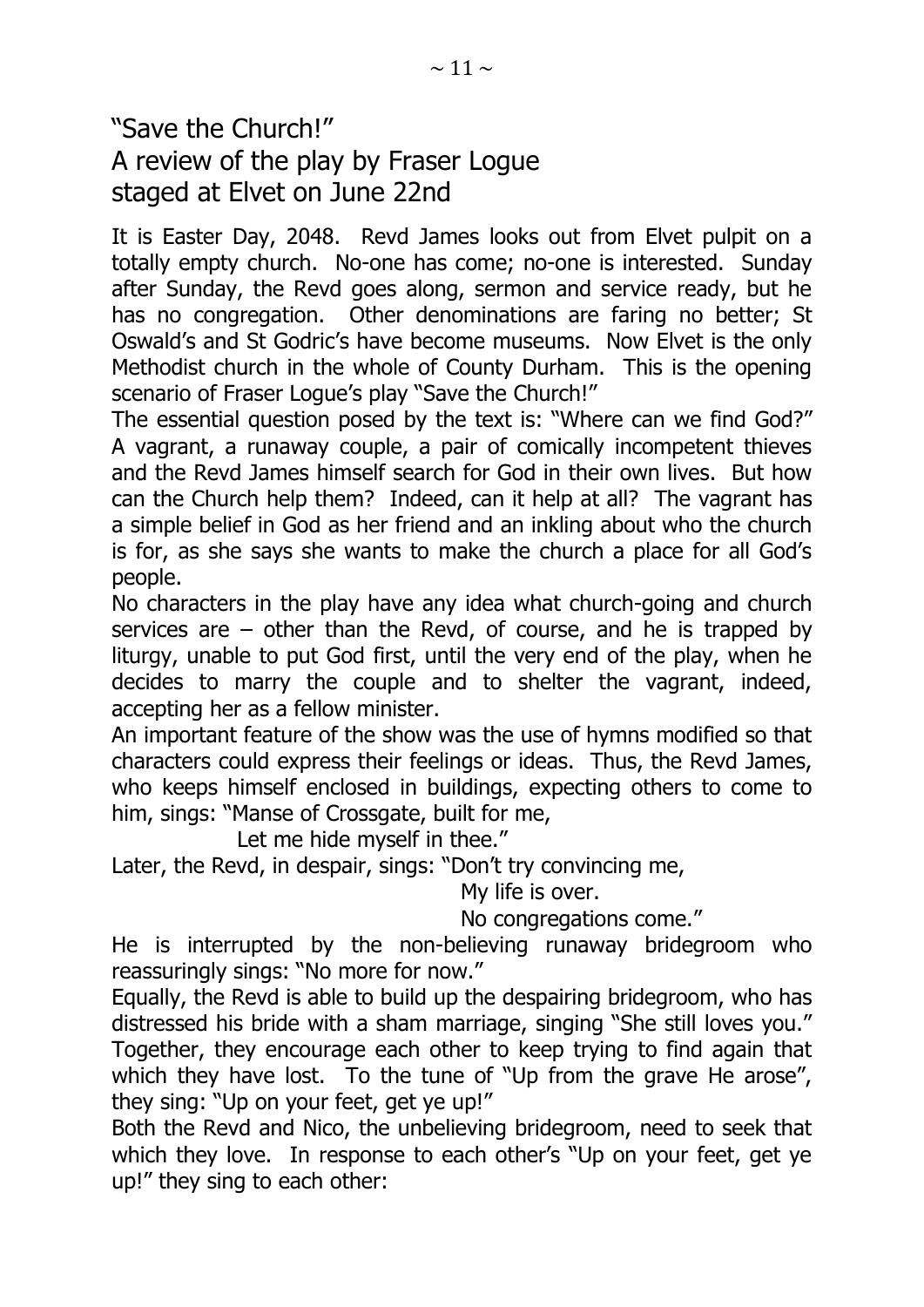"I will try but you don't know what it's like To have lost the very thing your hope lies on.

But I won't give up until I've got her/them back!"

The final song of the show, sung to the tune of "Thine be the glory" ends with - "Make us more than people

Living day to day.

May we make the world

A place of love and joy!"

The play's production notes ended with a series of questions for the audience to consider. Most of them are dependent on having seen the play, but LINK readers might like to ponder the following:

- Which people are "on the margins" of our church and of our society and how can we help them?
- How can the Church be a haven to both believers and Goddismissers?
- How can we help believers in God who do not feel the need to come to Church?
- Should the Church welcome in homeless lodgers?
- How should our attitudes to Church norms change if at all?

#### Finally, readers might like to consider the following notes provided by the author himself: For Directors and Actresses/Actors:

This is a play about characters struggling to make Church work for them. Each individual is frustrated that the Church seems to forget about them and their priorities. Throughout the play, we start to see characters make compromises with each in order to make a 'new-andimproved' Church and in doing so unlikely relationships are formed. Only in finding a compromise between all characters, can they make a Church that is recognizable to all of them as the true Church. For Audience Members:

This play looks to explore the theological theme of *Voices in the Margins* of our Church - in particular looking at how the Church is perceived by those who dismiss religion or simply don't feel welcome in the same way we do inside a Church building.

Mr Logue would like to thank all the team who made this performance happen: Steve Bissell as technical manager and Hilary Phillips as musical director; actors Paul Harrison, Sabrina Tang, Penny Bissell, Elaine Goy and Lynda Underwood. All of them, together with Fraser Logue himself in the part of Nico, made for us their audience an evening of both entertainment and thoughtfulness. It is to be hoped that this play can be staged again at another venue in our circuit – or beyond.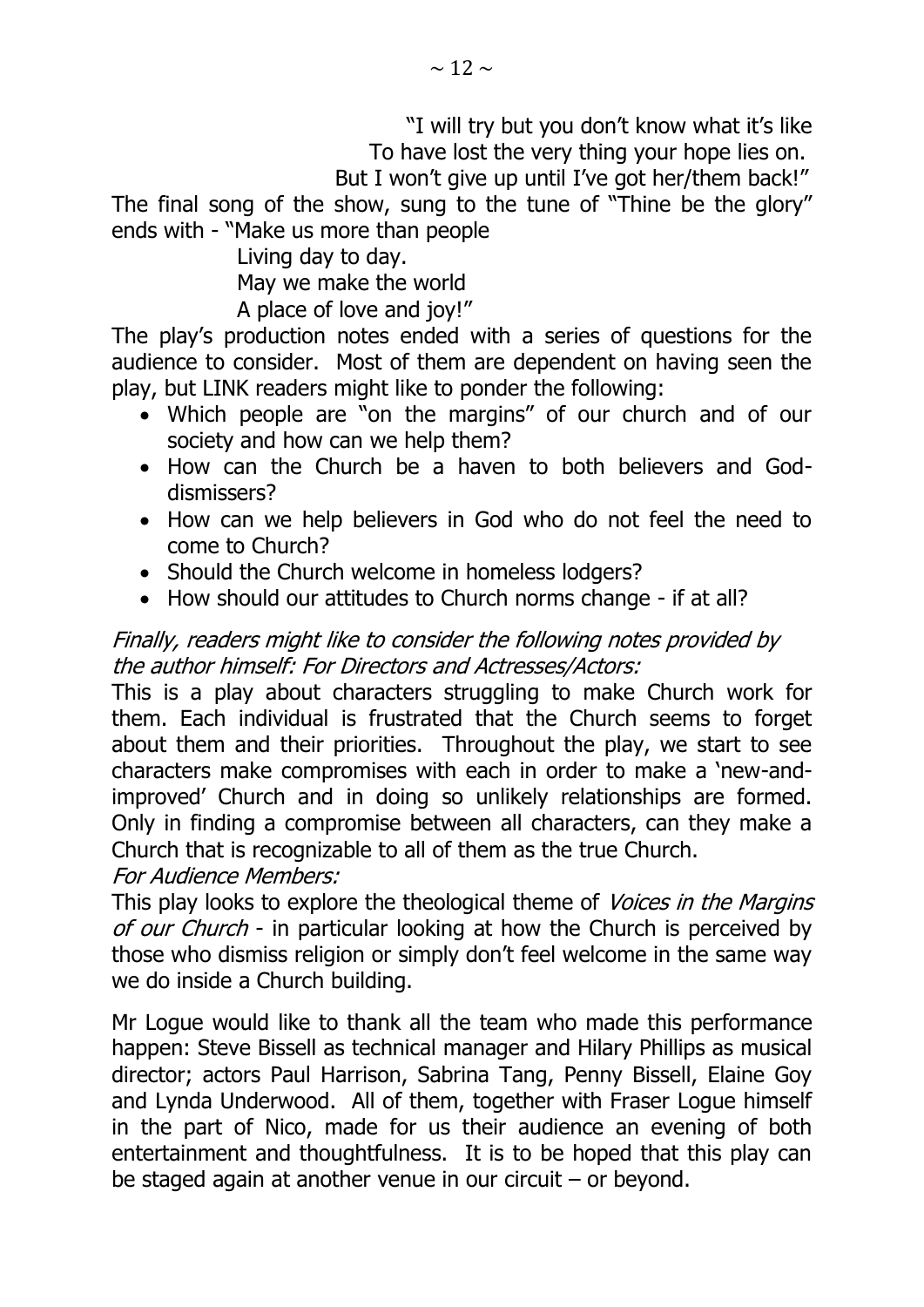## **We have welcomed into the Church** BY BAPTISM

4th August Sebastian Andrew THOMPSON (Elvet)

### WEDDING

**Congratulations to this couple married in our church.**

17th August Adam WILKINSON and Rachel GRIFFIN (Elvet)

## Cradle Roll Birthdays

…………………

| <b>September</b> 23rd |      | Olivia Davidson-Brown (Elvet) |
|-----------------------|------|-------------------------------|
| <b>November</b>       | 7th  | Skye LEE (Elvet)              |
|                       |      | Savannah LEE (Elvet)          |
|                       | 18th | Ava Victoria Houston (Elvet)  |
|                       | 22nd | Sarah SCOTT (Elvet)           |

## JUNIOR CHURCH BIRTHDAYS

| <b>September</b> | 10th             | Jack Evans (Elvet)              |
|------------------|------------------|---------------------------------|
|                  | 11th             | John Phillips (Elvet)           |
|                  | 28th             | <b>Matthew Powell (Elvet)</b>   |
| <b>October</b>   | 17th             | Oscar Scott (Elvet)             |
|                  | 27th             | Poppy Thompson (Elvet)          |
|                  | 31st             | Nathan Kelly (Elvet)            |
| <b>November</b>  | 5th              | <b>Thomas Churchill (Elvet)</b> |
|                  | 7th              | Elizabeth Thompson (Elvet)      |
|                  | 13 <sub>th</sub> | Sophia Bissell (Elvet)          |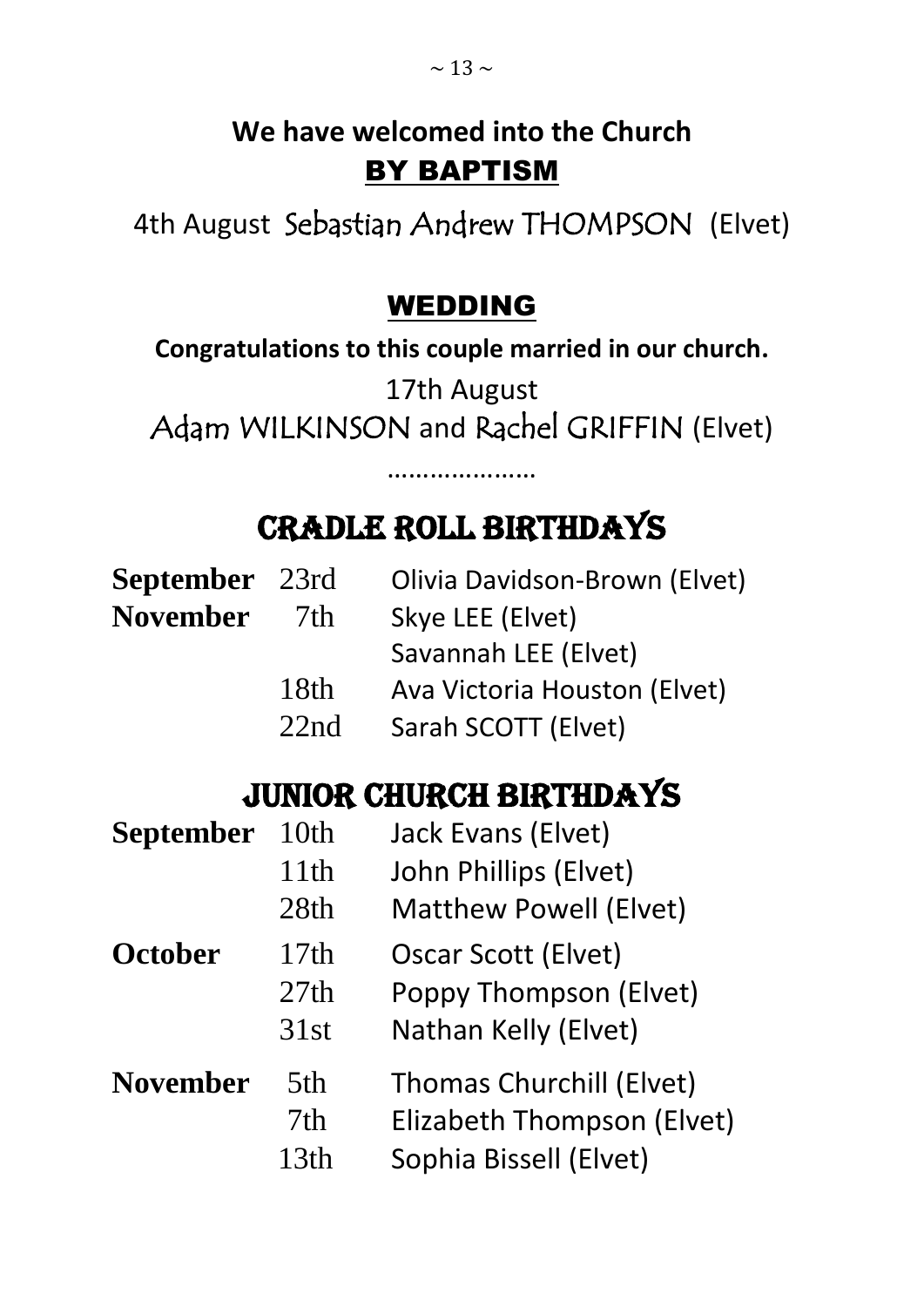## **Prayers for Framwellgate Moor**

*O what peace we often forfeit O what needless pain we bear All because we do not carry Everything to God in prayer* Joseph Medlicott Scriven (1819-1886)

A prayer initiative has been started at Framwellgate Moor. Cards have been prepared for delivery to the houses in a chosen street of the village simply informing the residents that the folk at the Chapel are praying for them and requesting prayers from the recipients. Prayer requests are to be made using initials or first names only to preserve confidentiality.

Here is a copy of the wording on the card:

*Throughout the year at Framwellgate Moor Methodist Church, during Sunday Service and Midweek Meetings, we will be praying for local residents.*

*This Sunday we will be praying for people living in your street and invite you to send us any prayer requests you might have.*

Members at Fram have decided to begin by praying for those in the streets where they themselves live before moving out to the wider community.

~~~~~~~~~~~~~~~

An extract from Psalm 90, a prayer of Moses, the man of God

**<sup>1</sup>** Lord, you have been our dwelling place throughout all generations.

**<sup>2</sup>** Before the mountains were born

or you brought forth the whole world,

from everlasting to everlasting you are God.

*NRSVA*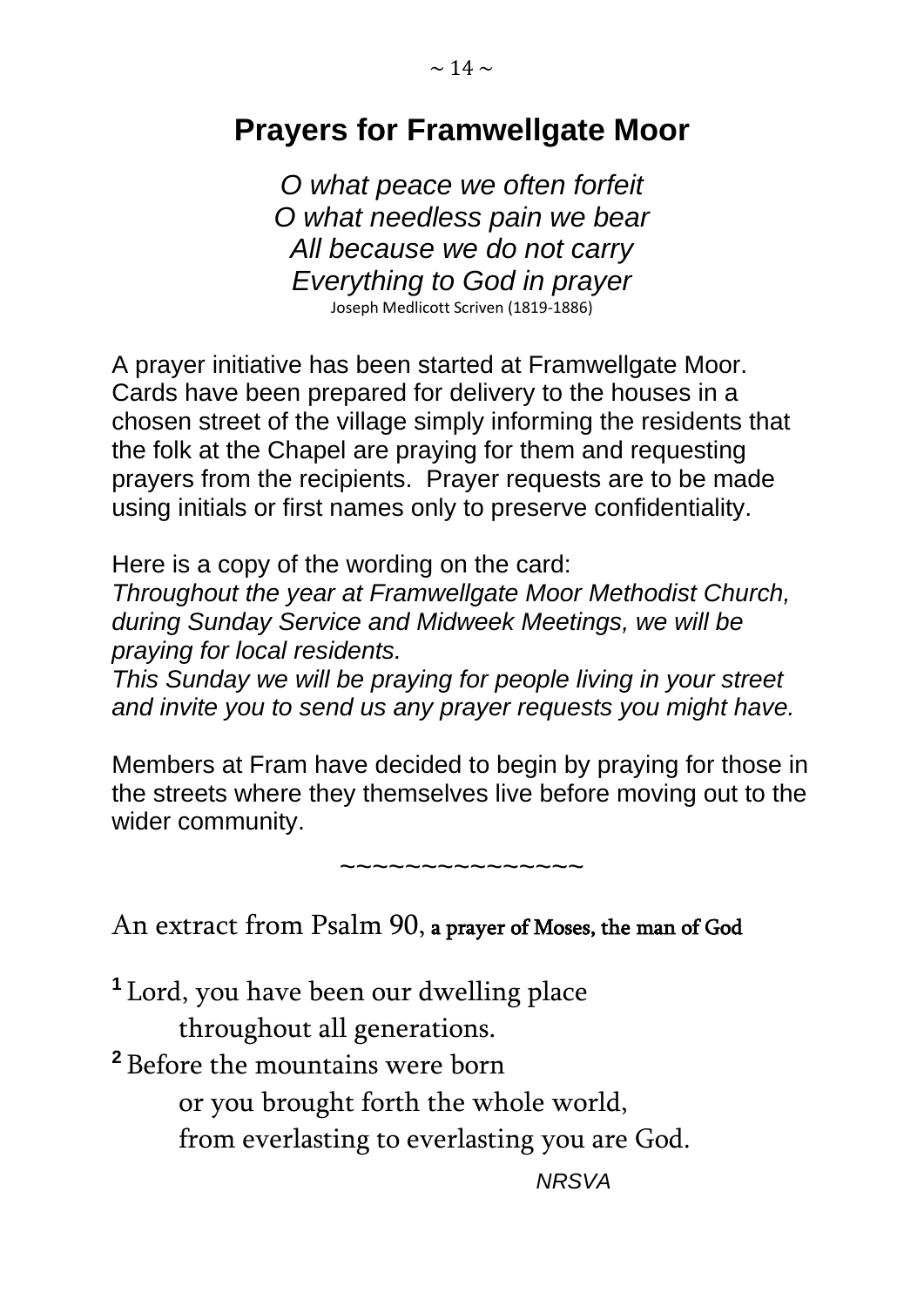#### Circuit Mental Health Awareness Training

Circuit Mental Health Awareness Training took place at Witton Gilbert on June 4th. The training was given by a member of the County's Wellbeing for Life team. Here is some information about recognising mental health issues in yourself and others and about what you should do if there is a mental health issue.

First of all, you may feel that you never have and probably never will come across someone dealing with a mental health issue - this may be because they have not felt able to tell you about it. Many people wait more than a year before telling even those nearest to them that they are experiencing mental health problems. In fact, one person in four will have some sort of mental health problem in any one year.

The four most common mental health problems are, in order: depression, anxiety, schizophrenia and bipolar disorder.

Depression is often reactive; for example, people may feel depressed after a bereavement: exercise, keeping a mood journal and getting out and about with groups of others can help. Clinical depression, however, will need more specialist help. We, at church, can certainly help by including those who seem to us to be "down" in our various groups and activities. We should give them our time and develop our ability to listen.

Clinical anxiety is a long-term condition in which the patient is anxious about anything and everything. When a person experiences a panic attack, a good way to help is to say, "Breath with me" and to encourage them to follow you in deep, slow breathing.

Schizophrenia is an illness which alternates periods of being well with episodes of psychosis; bipolar disorder alternates periods of elation with periods of depression. It is a good idea to prepare an "advanced statement" of the triggers which cause psychosis, elation and depression in those suffering from these illnesses. Sometimes bipolar patients do not wish to take their prescribed medicine when they are in an elated phase.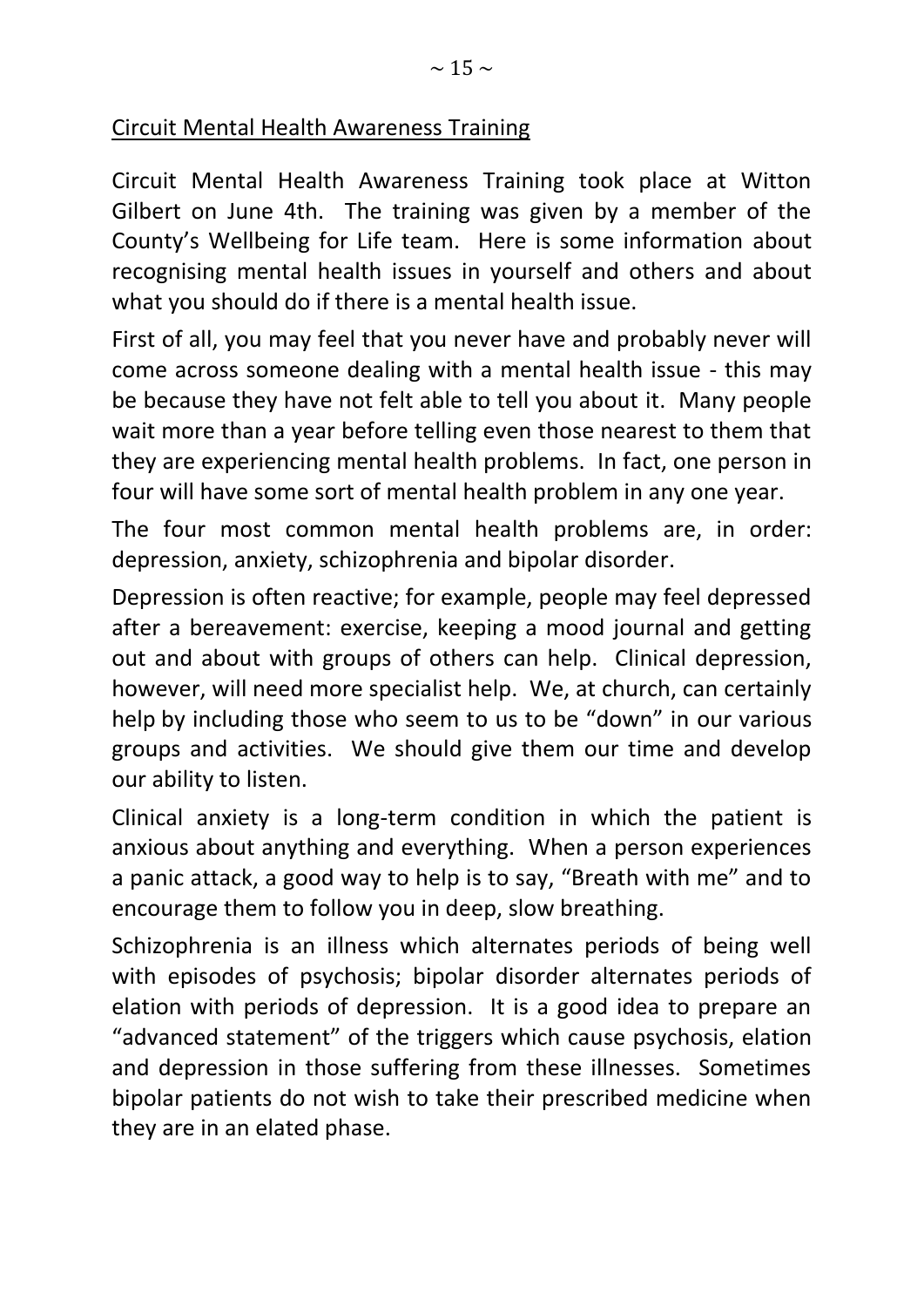Some people with a mental health problem have been the victims of crime. Men often come to mental health support services following an alcohol problem referral or via the criminal justice system.

Mental health is a continuum: we all have our "ups and downs"; good mental health is being able to handle these "ups and downs", feeling that we are coping and contributing to our society. Doctors are beginning to use "social prescribing", that is, encouraging patients to join groups and to stay active.

Five ways to WELL-BEING

- 1. CONNECT have a good social network
- 2. BE ACTIVE get out and about, a minimum of 150 minutes' activity every week
- 3. TAKE NOTICE be interested in what is around you
- 4. KEEP LEARNING
- 5. GIVING do something nice for a friend or a stranger

Clearly, Church is good for your well-being!

Lists of useful addresses for people to contact - whether for themselves or for someone else are available in all our churches.

> ………………………………. *Remembrance*

Elvet Church will be open for about an hour on Monday, 11th November for a 'drop-in' reflective time of remembrance. From about 10.30am hymns and military marches will be playing quietly in the background (on cd) up until 10.55. Then there will be the last post, the two minute silence and reveille. In accordance with British Legion guidelines, the Act of Remembrance Exhortation and the Kohima Epitaph will be read.

Tea and coffee will be provided for those who wish to remain afterwards. Others may wish to make use of Elvet's new designated prayer space.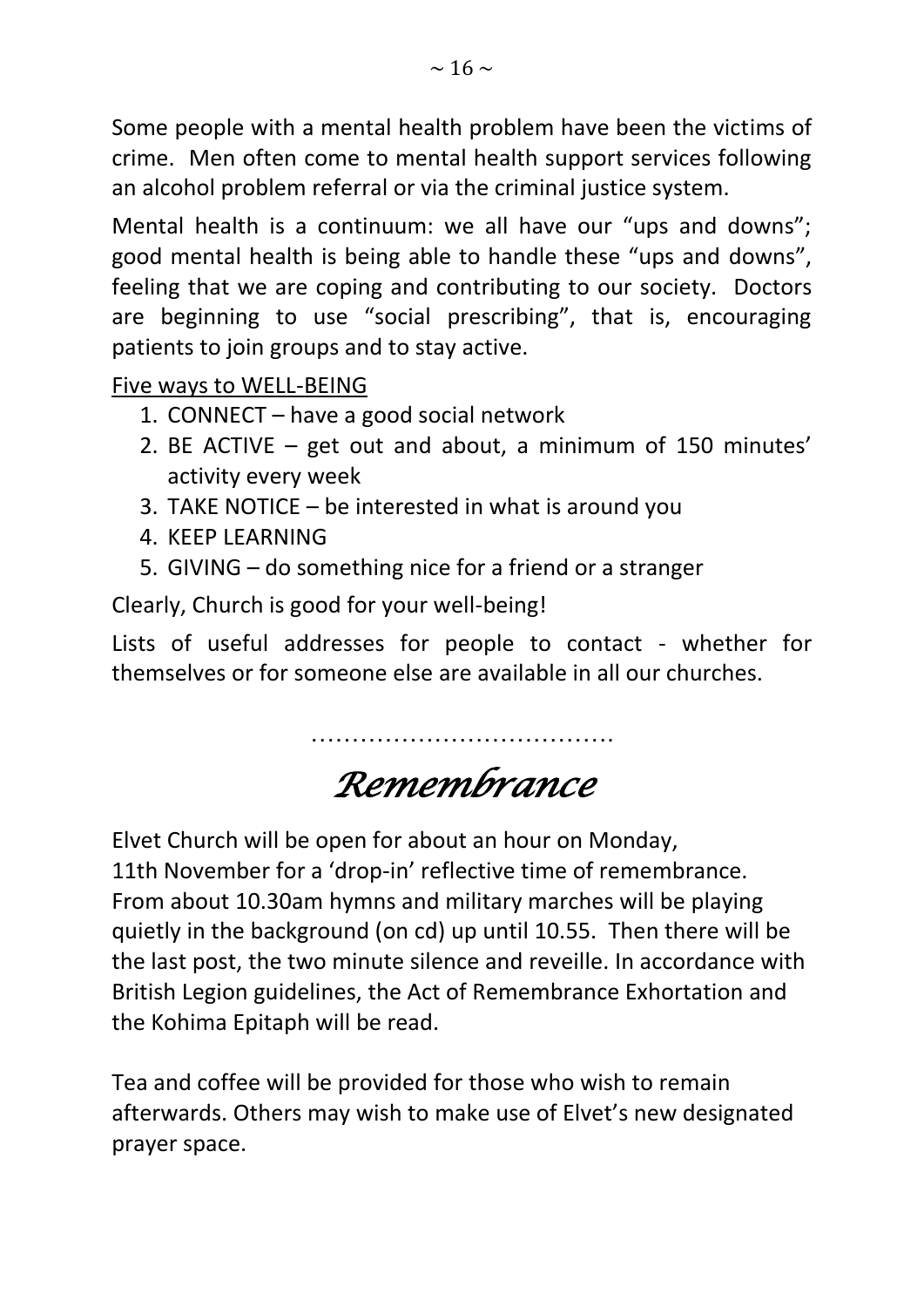#### **What is your Faith?**

Over the past few months, 'Faith' has featured highly in many of the sermons, and a while back Andy Longe sent out a questionnaire in which one of the questions asked was, what inspired our faith? This has given me a lot to think about, and I asked the question, why do I have a faith in Jesus Christ and God when so many around me do not? As I put on Andy's questionnaire the fundamental answer is Nature. I always believe that I can feel God's presence whenever I am in the countryside, the simple beauty of the natural world, the ever changing landscape, the diversity of the plant and animal life around me, and on those all too rare nights when the atmosphere is crystal clear and it is totally dark all around I look up into the sky and see a mass of white dots which are the stars, around five to ten thousand of them apparently are visible to the naked eye. A drop in the ocean compared to the billion trillion which are believed to exist in the known Universe and that may not be all of God's incredible creation. It is truly awe inspiring!

We hear so many times that religion is out of date and science has proved religion to be nonsense. The Universe as we see it today has happened by chance. Well to me science has proved anything but! It has been my privilege over the last four years to be part of the public involvement group for medical research at Newcastle University. During that period I have listened to researchers explaining their work and often giving an explanation of how a particular part of the body works. The complexity, of what we take for granted, is immense and remember we are mammals just like our pet cat, dog, or hamster, their bodies for the most part are keeping them alive in just the same way as ours is. For such a system that most of the time works so well even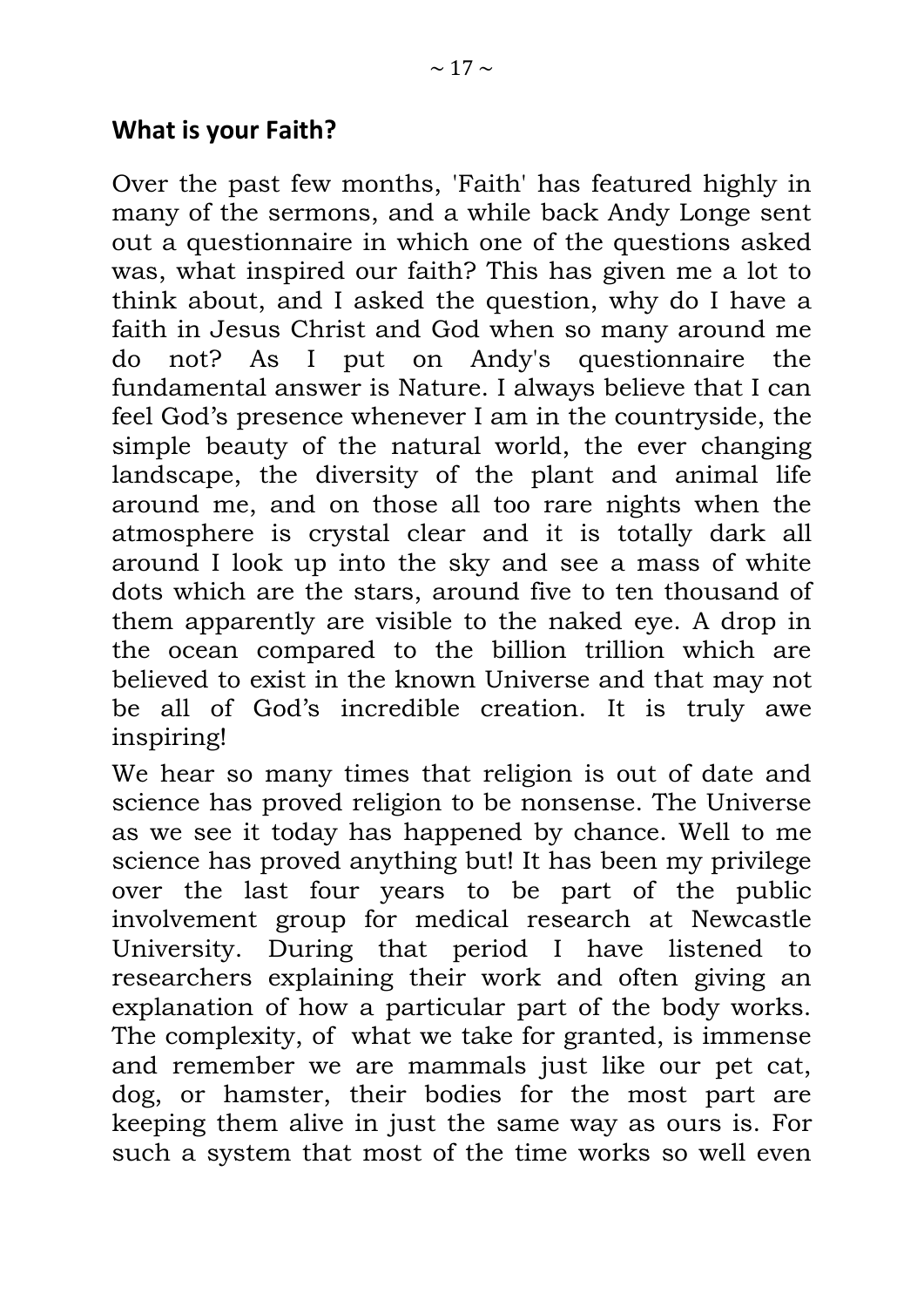allowing for the billions of years it has had to evolve I cannot believe or accept that it happened by accident.

I listened one morning on the radio to a professor at Durham University talking about the universe and how far back in time we can 'See'. The interesting thing about this is that we can look back as far as the time since light has existed but, he added, the universe may well have existed for as long without light as it has with it. Genesis Chapter 1 Verse 2 tells us that Darkness covered the earth. So science may well have only half the story. Add to this the scientific theory of the origins of the Universe and I have to ask 'where did all the material come from in the first place?

The only answer that makes sense to me is that God, a much greater force than we can imagine, with infinitely more knowledge, created it all. While God has given us much more understanding and abilities than our forebears could ever have imagined, we do not know everything and I am sure God intends us never to know it all while we are on this earth.

Of course my faith is not based solely on nature. Throughout my life there have been many events that have strengthened my faith, and some where I have had cause to question it, but nevertheless as I said at the beginning nature has always had a central role. So when the curtain closes on my earthly life, I may not have seen and I cannot know what heaven will be like but what I do know is my faith in Jesus tells me I will be in paradise for all eternity and the same is true for all who believe in Jesus Christ.

God bless you all.

John Fuller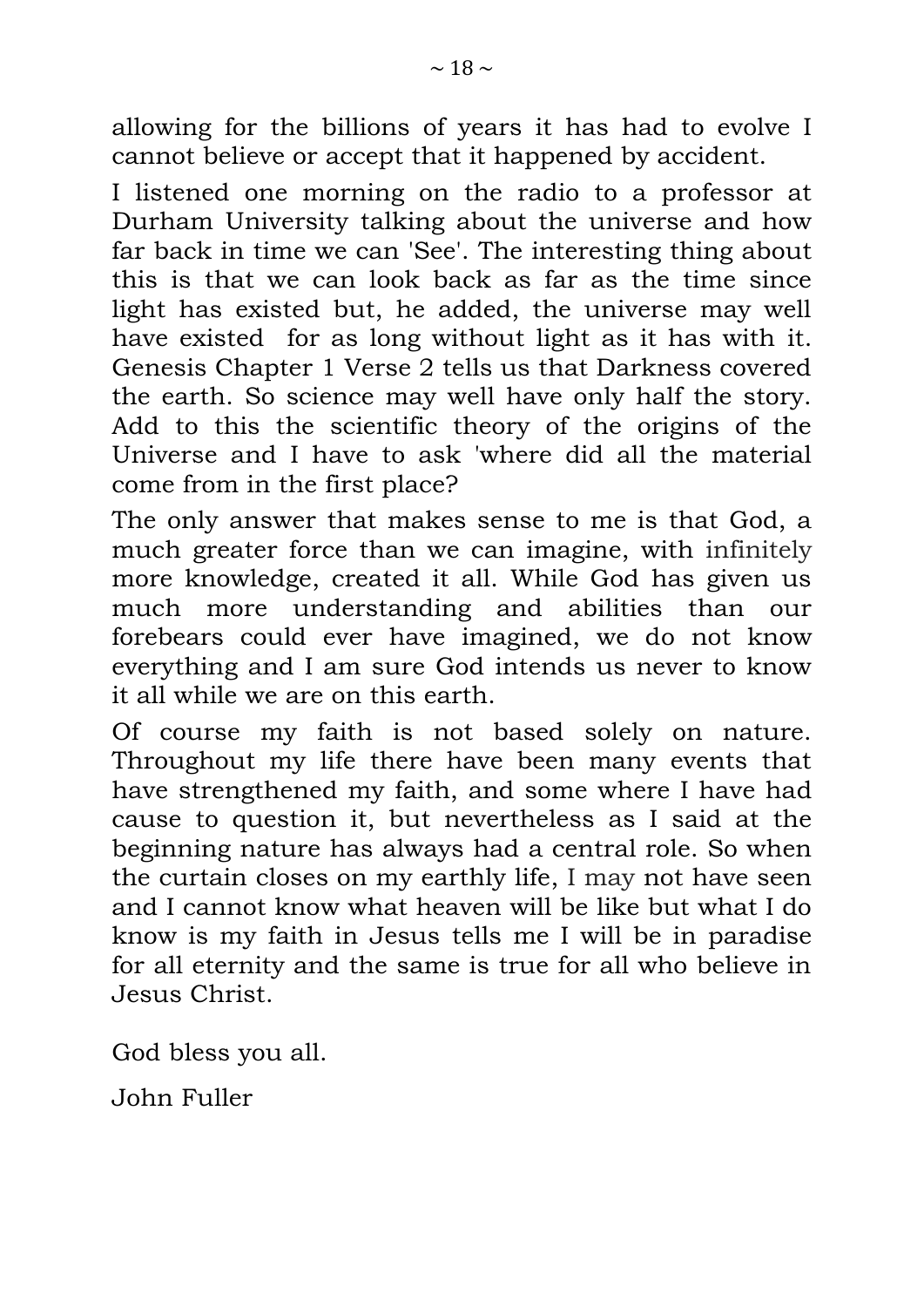

### **The Roots 100th Issue Competition**

*Roots* is a set of resources used by preachers and worship leaders to prepare their services week by week. There are also resources for younger people, and Elvet Junior Church, alongside churches across the country, uses them to prepare their teaching.

Recently, *Roots* celebrated its 100th edition by organising a competition and Elvet Junior Church submitted two entries from different groups of children. John and Alastair, a team of brothers, won second prize in the category to create a Palm Sunday photographic storyboard. Although the remit was to create a storyboard, John and Alastair decided to go one step further and submit an actual film, created by stop-motion. Worshippers at North Road and Elvet have had the chance to see the film produced by the boys.

Stop-motion is a painstaking way of making a film involving setting up a scene, taking a photo and then moving the figures in the scene just a fraction and taking another photo - and so on. Professional film-makers take thousands of carefully set-up shots for each film they make.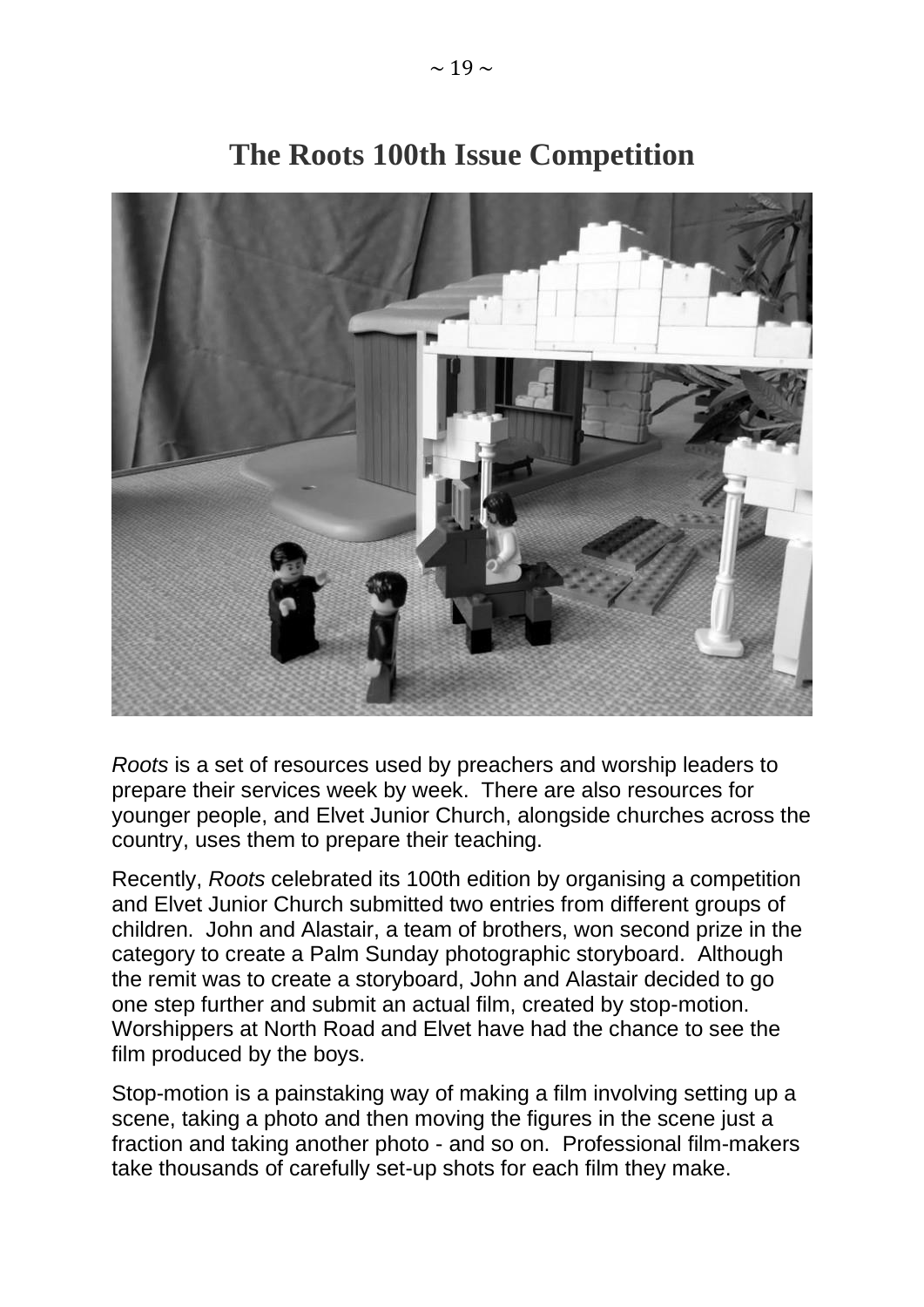Impressively, John and Alastair took between 300 and 400 photos on the phone of their Junior Church teacher; all three had to miss communion on the day of the filming! Afterwards, John and Alastair (and their father) had to put work in at home in order to compile the shots into a film. The models for the film were made out of Lego, along with some real foliage rooted in Plasticine. The film showed the disciples fetching a donkey, and Jesus riding it through the streets of Jerusalem to the dismay of the religious leaders.

The boys won Fair Trade Easter goodies which they shared with the rest of the Junior Church.

Congratulations to all the members of Elvet Junior Church for entering the competition and especially to John and Alastair, both for their success and their generosity in sharing their prize with everyone.

If you would like to see the film, you can view it here:

#### <https://youtu.be/Rfde0Mj1eso>

^^^^^^^^^^^^^^^^^^^^^^^^^

#### **Lumière**

#### **November 14th – 17th**

Every second year since 2009, Durham has hosted the Lumière Festival.

That's ten years of spectacular light installations around iconic sites in Durham City.

Expect the Cathedral to be a major venue, of course – but also look out for other Durham churches hosting installations or offering refreshment to the weary. On a November night a cup of hot chocolate, tea or coffee can be a real boost to a flagging spirit!

……………………………………….

#### **3Generate**

Children and young people from Elvet, Carrville, Brandon and Newton Hall are attending this event in Southport from 22nd - 24th November. Can you volunteer to be a supportive adult? Contact [anne.offler1@gmail.com:](mailto:anne.offler1@gmail.com) thank you!!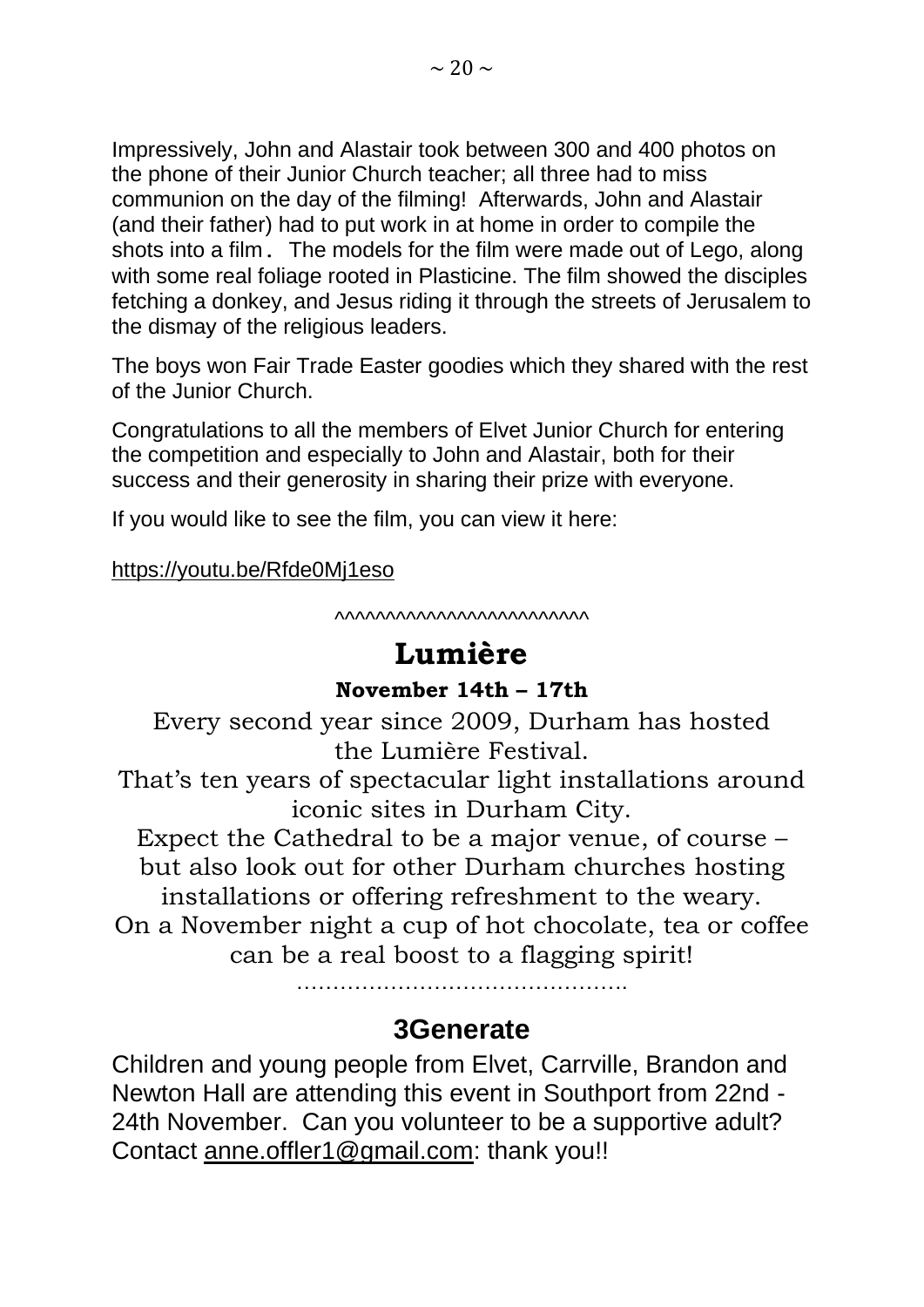### **Marriage and Relationship Roadshow**

### 'God in Love Unites Us'

## **26th September**

## **7pm for 7.30pm**

### **at Elvet Methodist Church**

#### **Why are we having a roadshow?**

*'God in Love Unites Us' –* the 2019 Methodist Conference made some important recommendations about the Methodist position on marriage and relationships. In the Spring of 2020, District Synods will be considering and voting on these recommendations and feeding back to the Conference.

**What will happen?** The Darlington District is offering a series of local opportunities to reflect on the recommendations of the Marriage and Relationships report. The aim of the evenings is to provide an opportunity for open, honest, respectful sharing, for prayer and conversation about how God is calling the Methodist Church at this time and reflection on what this may mean for local churches and circuits.

#### **Who can attend?**

Each session is open to anyone from across the district. Synod representatives, please note: it is particularly important that you attend at least one session.

Other dates and venues are available within our district, but this meeting at Elvet is the one scheduled for the Durham and Deerness Valley Circuit.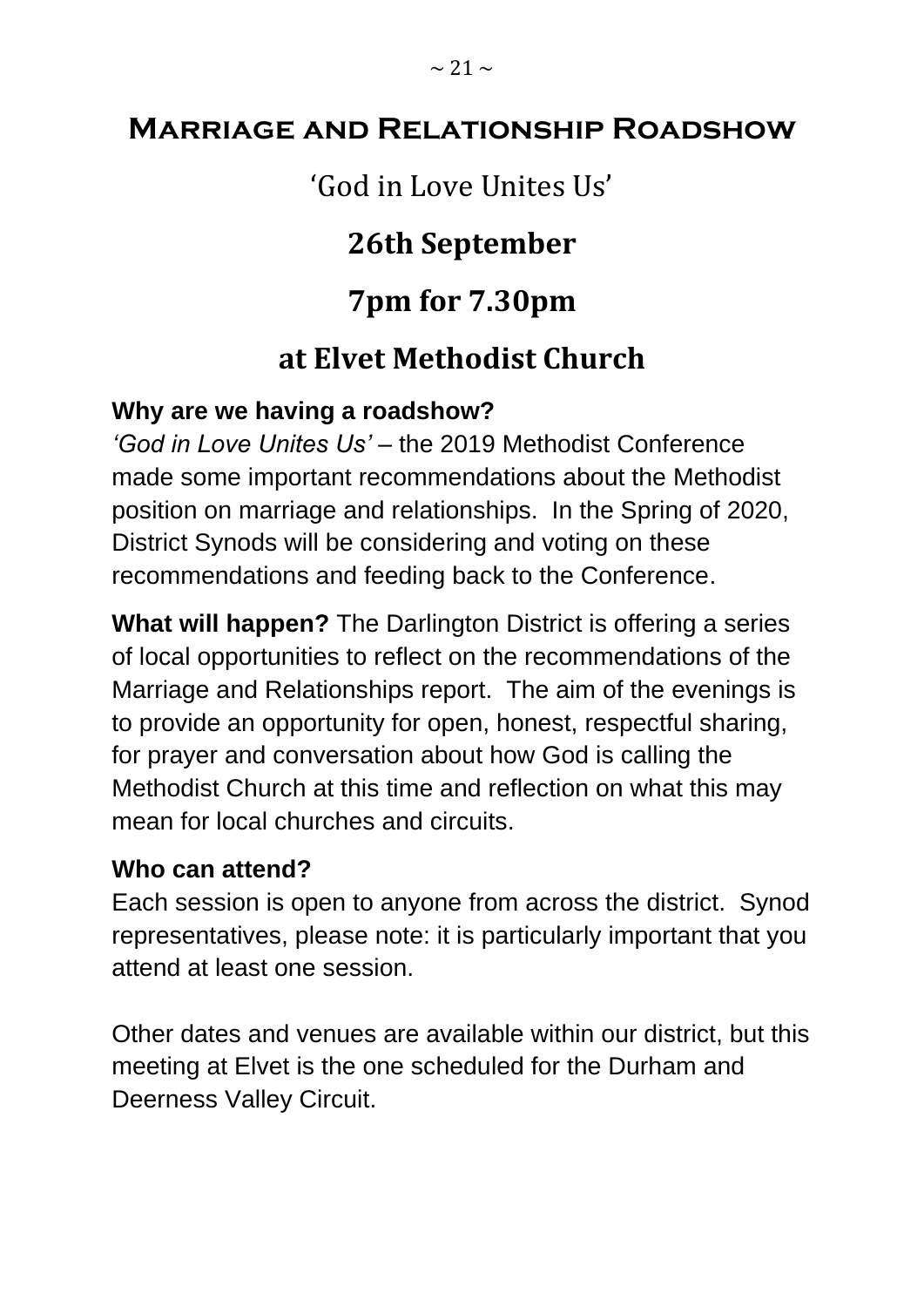#### **THE WEEK IN BOWBURN**

| Sundays    | 10.30 am          | <b>Morning Worship</b>                                          |
|------------|-------------------|-----------------------------------------------------------------|
| Wednesdays | $2 - 3 pm$        | <b>Prayer &amp; Fellowship Meeting</b>                          |
|            |                   | last Weds of month.                                             |
| Thursdays  |                   | 9.00 am * "Drop-in"                                             |
|            |                   | 5.30 pm * Brownies                                              |
|            |                   | (Contact: Karen Heron 07921377321)                              |
|            | $7.15 \text{ pm}$ | * Guides                                                        |
|            |                   | (Contact Rosalind [Ros] Waites 0191 377 9995)                   |
|            |                   | * term-time only                                                |
|            |                   | http://www.durhamdeernessmethodist.org.uk/wordpress/?page id=10 |

#### **THE WEEK AT ELVET**

- Sun **8.30 a.m. Second Sunday, Holy Communion 10.45 a.m. Morning Service & Junior Church, including Crèche 2.00 p.m. Worship in Chinese (Mandarin and Cantonese) 6.00 p.m. Evening Worship**  7.00 p.m. MethSoc (term-time)
- Mon 2.00 p.m. Prayer Meeting (2nd & 4th Monday) 5.30 p.m. Rainbows (Girls 5-7 yrs.) at St. Oswald's xx 5.45 p.m. Brownies (Girls 7-10 yrs) at St. Oswald's 6.00 p.m. Cubs (Open Group) [Boys and Girls 8-10½ yrs.] 7.30 p.m. Guides (Girls 10-14 yrs.) at St. Oswald's 7.30 p.m. Explorers (Open Group) [Mixed 14½-18 yrs.] 7.45 p.m. Elvet Homegroup (1st and 3rd Monday) 7.45 p.m. Shincliffe House Group (alternate weeks) *Rainbows, Brownies and Guides contact number 372 1786*
- Tue 10.15 a.m. Ecumenical House Group (alternate Tuesdays) 5.30 p.m. Beavers (Open Group) [Boys and Girls 6-8] 7.10 p.m. Scouts (Open Group) [Boys and Girls10½-14½]
- Wed 12 noon Lunch Stop ALL welcome (roughly equates with term-time)
- Thurs 10.00 a.m. Arts & Crafts Workshop 7.30 p.m. Thursday Club for All (alternate weeks)

http://www.elvet-church.org.uk/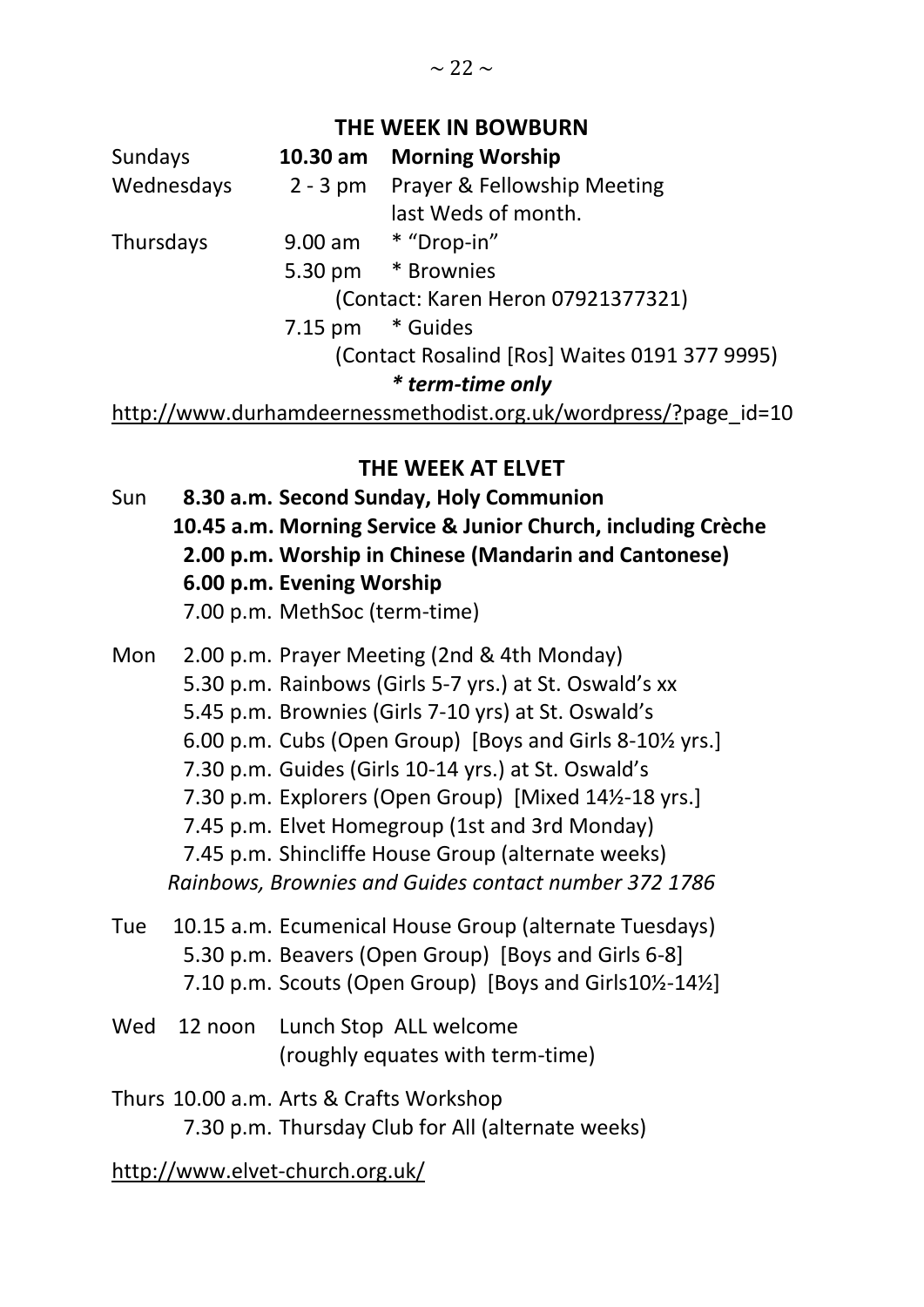#### **THE WEEK AT FRAMWELLGATE MOOR**

Sundays **10.30 am Morning Worship** Tuesdays 10.00 am Prayer Meeting Thursdays 10 - 11am Dance Fusion

Framwellgate's Church Hall is rented out during the week for exercise classes.

Why not visit their website for details? - especially if you live in the area.

http://www.durhamdeernessmethodist.org.uk/wordpress/?page\_id=236

#### **THE WEEK AT NORTH ROAD**

| Sun  | 10.30 am<br>1.00 pm                                                             | <b>Morning Worship</b><br>Durham Korean Church                                                                                                                                                                              |
|------|---------------------------------------------------------------------------------|-----------------------------------------------------------------------------------------------------------------------------------------------------------------------------------------------------------------------------|
| Mon  |                                                                                 | 1.30 --3.30 am Blind Life in Durham social group                                                                                                                                                                            |
| Tues | $10. am - noon$                                                                 | 10.00 am - 1.30 Craftworks with Mannas light lunch<br>Craft, friendship and support (fortnightly)<br>Visually impaired Coffee Morning (monthly)<br>1.30 - 2.30 pm Smart Support group<br>3.00 - 4.00 pm Smart Support Group |
|      | Wed 10 - 12 noon                                                                | Dementia Café (monthly)                                                                                                                                                                                                     |
|      | Thurs 9.30-11.30 am<br>10 - 1.00 pm<br>$2.00 - 4 \, \text{pm}$<br>$1.00 - 3$ pm | Messy Mornings (term-time only)<br>Birmingham Institute for the Deaf<br>Birmingham Institute for the Deaf<br>Hartlepool Mind Support Group Drop-In (weekly)                                                                 |
| Fri  | $10 - 4.00$ pm                                                                  | Birmingham Institute for the Deaf                                                                                                                                                                                           |
| Sat  | $9 - 10.15$ am<br>$10$ am $-1$ pm<br>$11.30 - 1.30$ pm                          | Men's Breakfast (third Saturday)<br>Coffee Morning (second Saturday)<br>Durham City of Sanctuary 'Drop In' for Refugees.                                                                                                    |

http://www.northroadmethodist.org.uk/